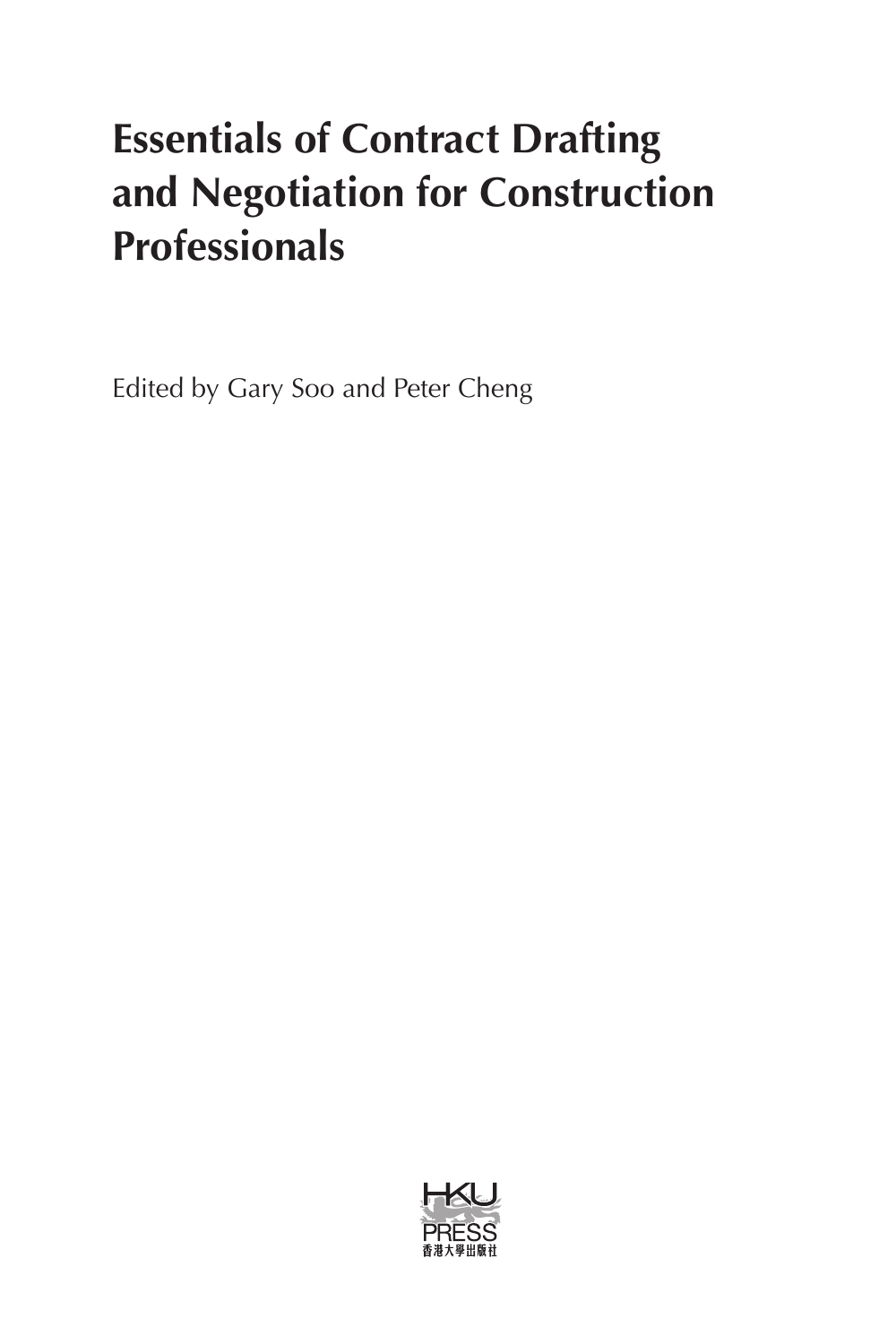Hong Kong University Press The University of Hong Kong Pokfulam Road Hong Kong https://hkupress.hku.hk

© 2022 Hong Kong University Press

ISBN 978-988-8754-11-3 (*Paperback*) ISBN 978-988-8754-16-8 (*Hardback*)

All rights reserved. No portion of this publication may be reproduced or transmitted in any form or by any means, electronic or mechanical, including photocopying, recording, or any information storage or retrieval system, without prior permission in writing from the publisher.

British Library Cataloguing-in-Publication Data A catalogue record for this book is available from the British Library.

#### 10 9 8 7 6 5 4 3 2 1

Printed and bound by Hang Tai Printing Co., Ltd. in Hong Kong, China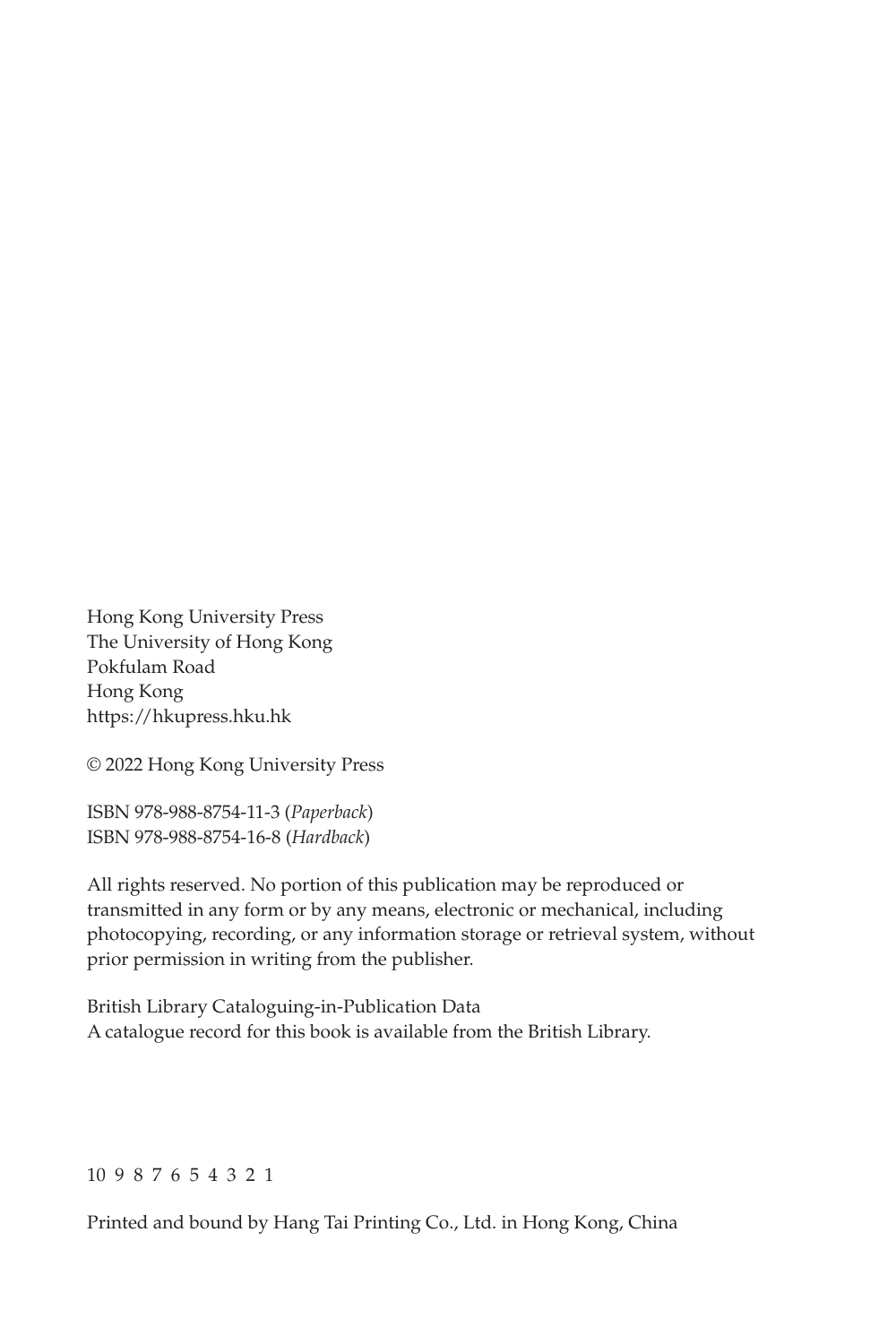# **Contents**

| Preface                                                                                     | viii         |
|---------------------------------------------------------------------------------------------|--------------|
| List of Contributors                                                                        | ix           |
| Chapter 1: Overview and Features of Construction Contracts<br>Solomon Lam                   | $\mathbf{1}$ |
| Chapter 2: The Interpretation of Construction Contracts<br>Isaac Yung                       | 15           |
| Chapter 3: Pre-contractual Documents, Communication, and<br>Misrepresentation<br>Isaac Yung | 46           |
| Chapter 4: Structure and Format of Construction Contracts<br>Solomon Lam                    | 73           |
| Chapter 5: Contract Drafting Techniques and Common Mistakes<br>Ronald Pang                  | 108          |
| Chapter 6: Important Clauses in Construction Contracts<br>Ronald Pang                       | 133          |
| Index                                                                                       | 159          |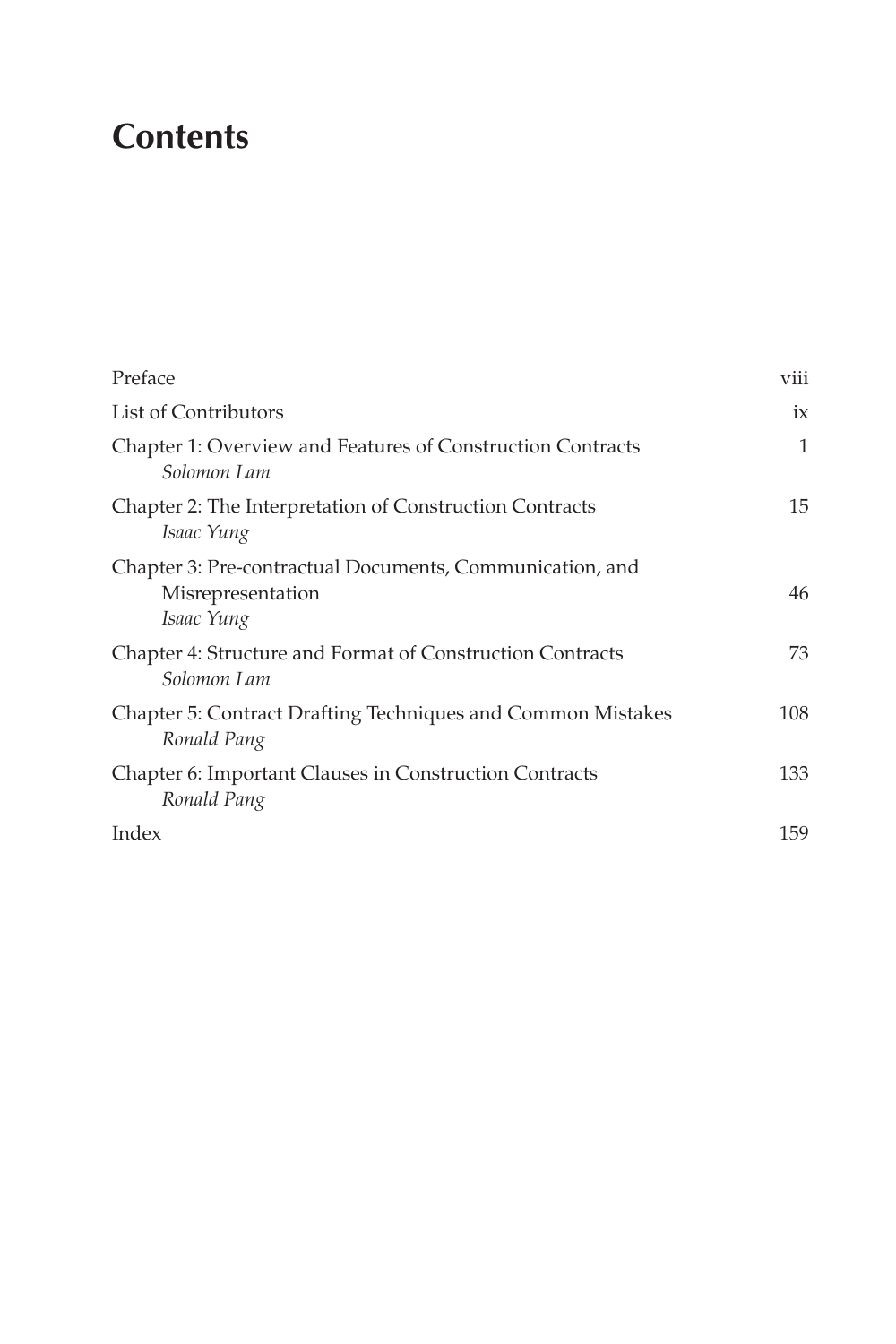### **Preface**

*Essentials of Contract Drafting and Negotiation for Construction Professionals* is a practical and user-friendly guide designed for construction professionals involved in contract drafting and negotiation. Knowledge of how to draft an effective contract is crucial in order to consolidate and properly document the ideas agreed upon by the contracting parties. This book is an essential tool for creating contracts which are sound in both form and substance, as clarity and precision are no less important than legal correctness in avoiding traps and pitfalls in contract negotiation and enforcement.

This book contains six chapters and is best read with its companion text, *Construction Contract Essentials in Hong Kong*, which together provide readers with a thorough understanding of the legal aspects of the successful drafting and development of a construction contract. Chapter 1, 'Overview and Features of Construction Contracts', highlights the specific points to note in contract drafting and negotiation. Chapter 2, 'The Interpretation of Construction Contracts', illustrates how the legal rules of interpretation apply to construction contracts. Chapter 3, 'Pre-contractual Documents, Communication, and Misrepresentation', demonstrates the essential elements to be included, and elements to be avoided, in a contractual document. Chapter 4, 'Structure and Format of Construction Contracts', explains the different forms of construction contracts. Chapter 5, 'Contract Drafting Techniques and Common Mistakes', and Chapter 6, 'Important Clauses in Construction Contracts', explain the drafting of those vital clauses in a construction contract and their negotiation while providing techniques to attain clarity and avoid common mistakes in drafting.

It is hoped that this book will serve to enhance and refresh the knowledge of legal practitioners, construction professionals, students, and the public at large in the legal aspects of construction-related industries for the advancement of knowledge and the enhancement of their practical skills.

Gary Soo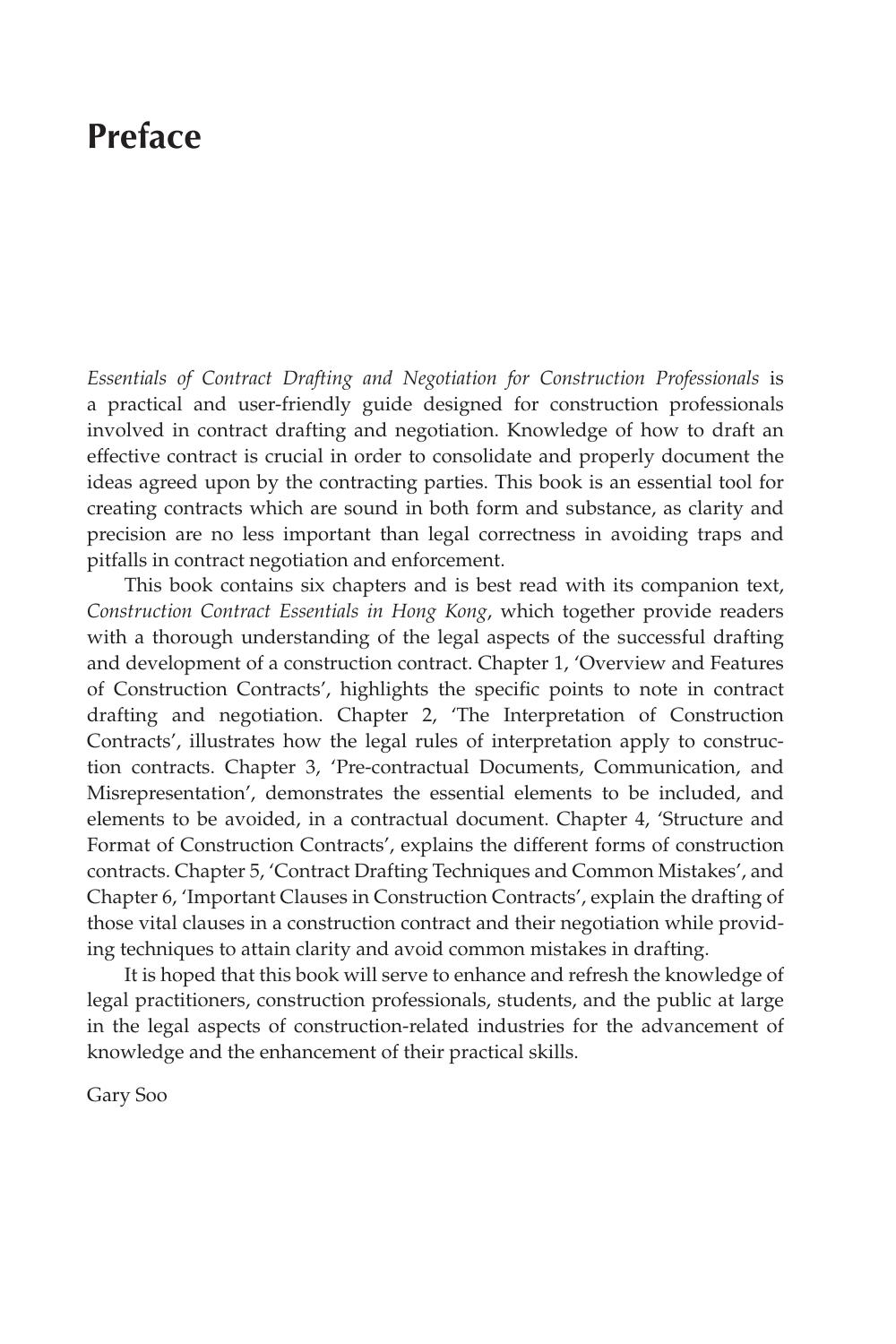### **Contributors**

(In alphabetical order)

**Peter Cheng** is a director of a listed property developer. He has a wealth of experience in property development and management. He took an active part in the development of the Hong Kong Convention and Exhibition Centre, the Macau Ferry Terminal, and the drainage construction project in Macau. He has also made substantial contributions to property projects in mainland China. Peter has experience mediating both commercial and family disputes and is on the lists of the mediators of Hong Kong Mediation Accreditation Association Limited (HKMAAL), Hong Kong International Arbitration Centre (HKIAC), Hong Kong Mediation Centre (HKMC), and Financial Dispute Resolution Centre (FDRC).

**Solomon Lam** is a practising barrister, chartered civil engineer (CEng), a member of the Institution of Civil Engineers (ICE), a fellow of the Hong Kong Institute of Arbitrators (HKIArb), a member of the Chartered Institute of Arbitrators (CIArb), and a mediator accredited by HKMAAL and HKIAC. He practises mainly in the areas of construction, arbitration, personal injury, building management, and land disputes.

**Ronald Pang** has been a practising barrister in Hong Kong since 2016 and is developing a broad civil and commercial practice. He has, in different capacities, worked on cases involving land, trusts, wills and probate, shareholder disputes, insolvency, and matrimonial matters. He has also been instructed to provide advice on Hong Kong law in matters involving cross-border litigation disputes.

**Gary Soo** is an international arbitrator, practising barrister, and chartered engineer. He has practised civil litigation involving commercial and construction disputes and arbitration for 20 years. From 2008 to 2010, he served as the secretary-general of the HKIAC. He was also the president of the HKIArb from 2006 to 2008 and from 2010 to 2011.

**Isaac Yung** has been a practising barrister in Hong Kong since 2015. He maintains a broad practice across the full spectrum of civil disputes, recently focusing on general commercial disputes, land related disputes, trusts, and probate matters. Between 2020 and 2021, he served as a judicial associate to the Court of Appeal and assisted civil appellate judges by researching points of law and analysing and writing memoranda on appeals and leave applications. He will do so again in 2022.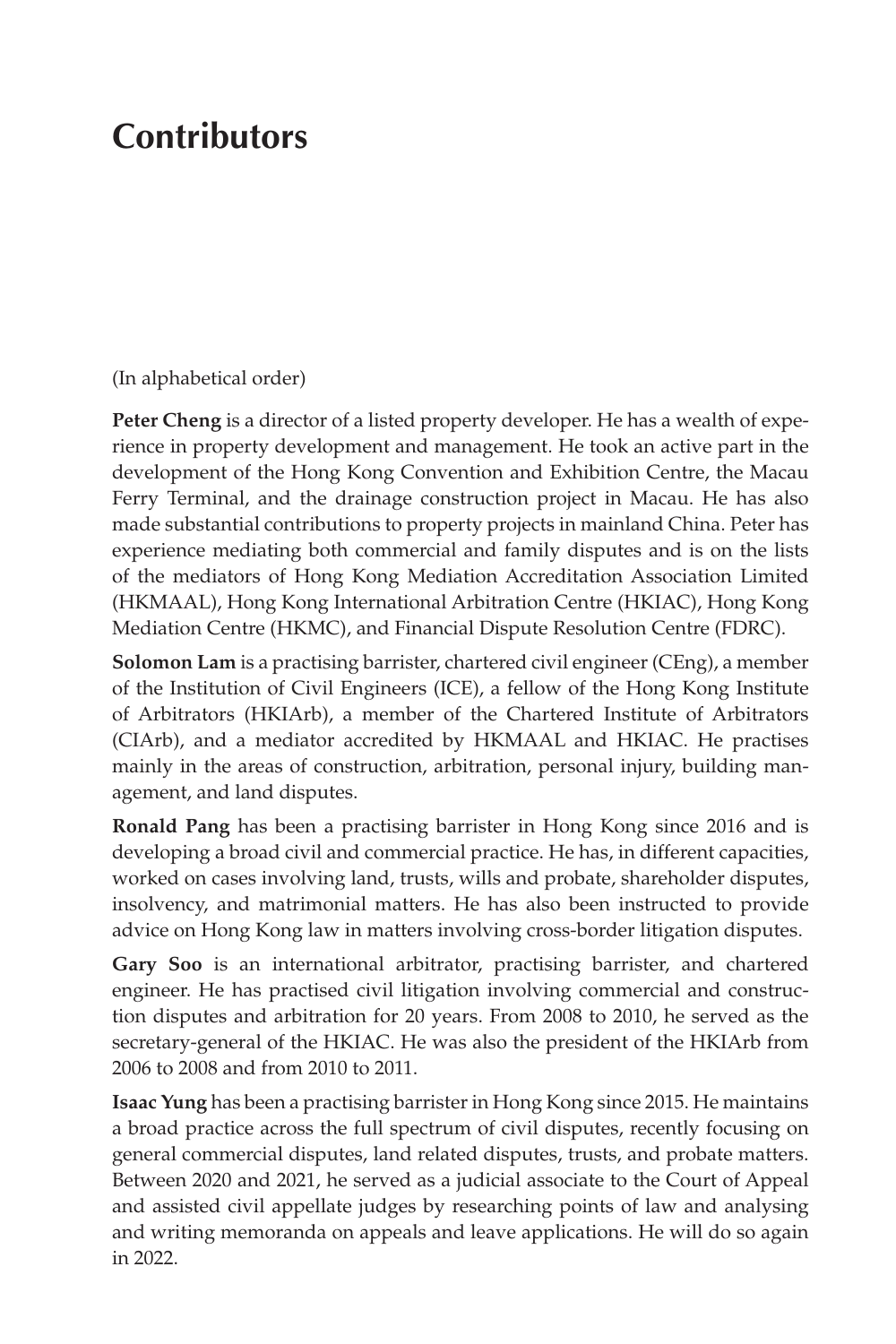### *1* **Overview and Features of Construction Contracts**

Solomon Lam

1.1 Construction contracts *always* need careful handling. From negotiating to drafting, from administering to applying, and from disputing to settling the terms and meaning of what is stipulated and what is not provided, a construction contract calls for thoughtful consideration and proper understanding. This is partly due to the unique features of construction contracts, as compared to other commercial contracts; it is also due to the fact that the amounts and consequences at stake and the uncertainties involved are often substantial.

#### **Aim and Structure of This Book**

- 1.2 Contracts are important instruments governing commercial activities in Hong Kong. The guiding principles of contracts must be properly understood by those operating them to avoid legal pitfalls. Apart from negotiating and performing contracts, it is also important for contracting parties to beware of the guiding principles in drafting and interpreting contractual documents.
- 1.3 Construction contracts involve complex activities and huge sums of money. It is therefore particularly important for contracting parties in the construction industry to understand the guiding principles of drafting and interpreting construction contracts. This applies to construction professionals such as architects, engineers, surveyors and project managers, as well as executives, managers and directors of construction entities and those involved in the daily administration or performance of construction contracts. This is also vital for construction lawyers who may find drafting and dealing with construction contracts to be particularly challenging in view of the technical nature and unique features of construction projects.
- 1.4 With a practical and pragmatic approach, through case review and practical examples, this publication aims to enhance, update, and refresh the essential legal knowledge for legal practitioners, construction professionals and personnel, construction law academics and students, and the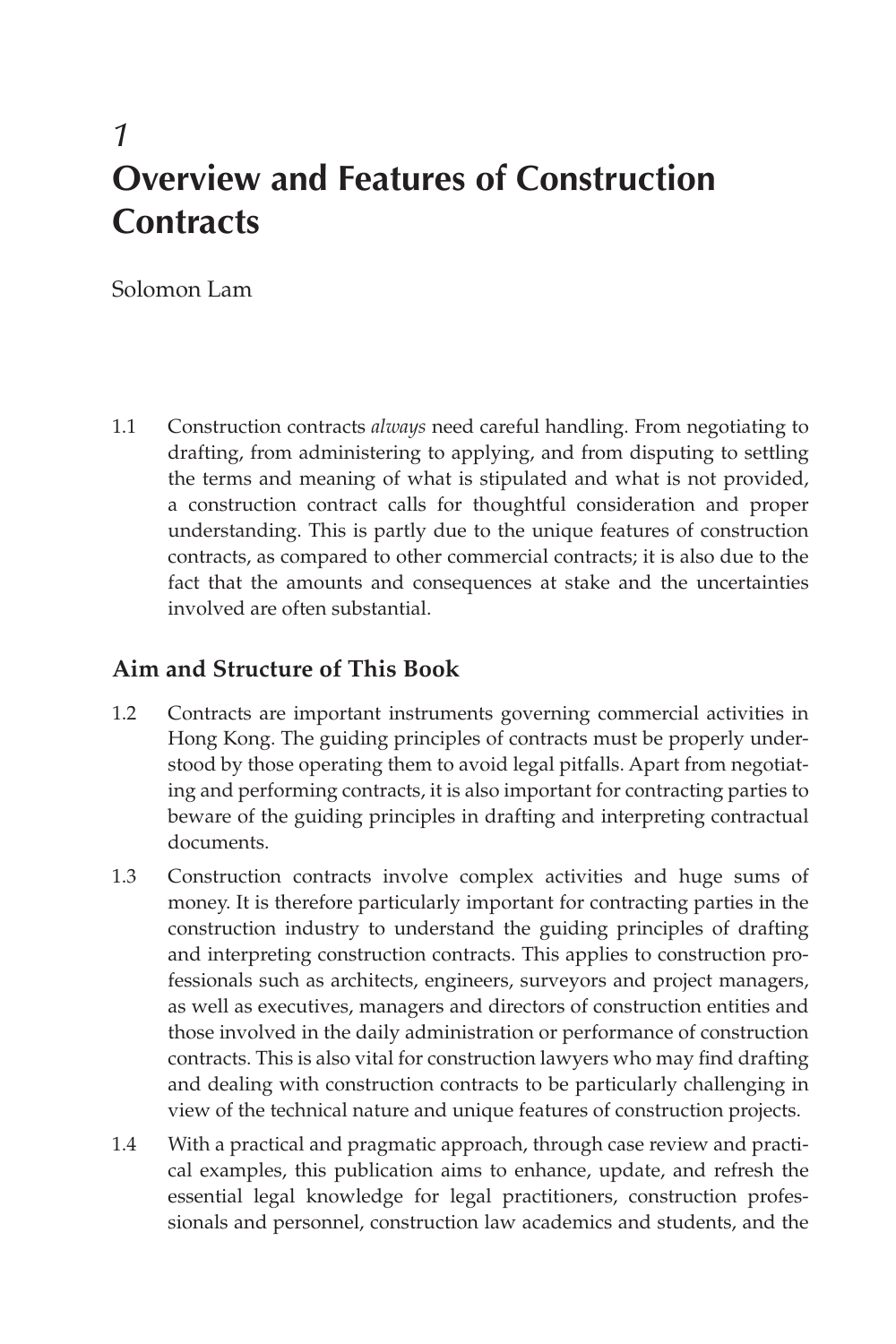public-at-large who may be involved with or affected by the construction industry.

1.5 There are six chapters in this book:

Chapter 1: Overview and Features of Construction Contracts

Chapter 2: The Interpretation of Construction Contracts

Chapter 3: Pre-contractual Documents, Communication, and Misrepresentation

Chapter 4: Structure and Format of Construction Contracts

Chapter 5: Contract Drafting Techniques and Common Mistakes

Chapter 6: Important Clauses in Construction Contracts

- 1.6 Chapter 1 serves as an introduction to this publication. It discusses the features of construction contracts as compared to other contracts. It provides the legal fundamentals of the interpretation of construction contracts. It also examines new legal issues arising out of the latest trends of adopting Building Information Modelling ('BIM'), Modular Integrated Construction ('MIC') and NEC4 in relation to the Hong Kong construction industry.
- 1.7 Chapter 2 discusses the legal principles of contract drafting and negotiation. It explains the *contra proferentem* rule, the parol evidence rule and the *ejusdem generis* rule and illustrates their relevance to construction contracts.
- 1.8 Chapter 3 discusses the legal effects of pre-contractual documents and communications, and their importance in the interpretation of construction contracts. It includes discussion of the various effects of letters of intent, letters of comfort and the concept of good faith in contract negotiation and drafting.
- 1.9 Chapter 4 discusses the structure and format of construction contracts. It covers the different types of contractual documents commonly used in the construction industry and their legal effects. It also discusses the legal effects of different contract terms typically found in standard form construction contracts. It further deals with the legal issues in relation to missing items, consideration in issuing certificates and concurrent delays, all of which are important topics commonly associated with disputes involving construction contracts adopting such standard forms.
- 1.10 Chapter 5 discusses different contract drafting techniques relevant to construction contracts and the common mistakes by contracting parties leading to disputes.
- 1.11 Chapter 6 discusses some particularly important clauses of construction contracts and how arguments over such clauses are resolved in arbitration or in court. It covers delay clauses, variation clauses, liquidated damage clauses, dispute resolution clauses and arbitration clauses.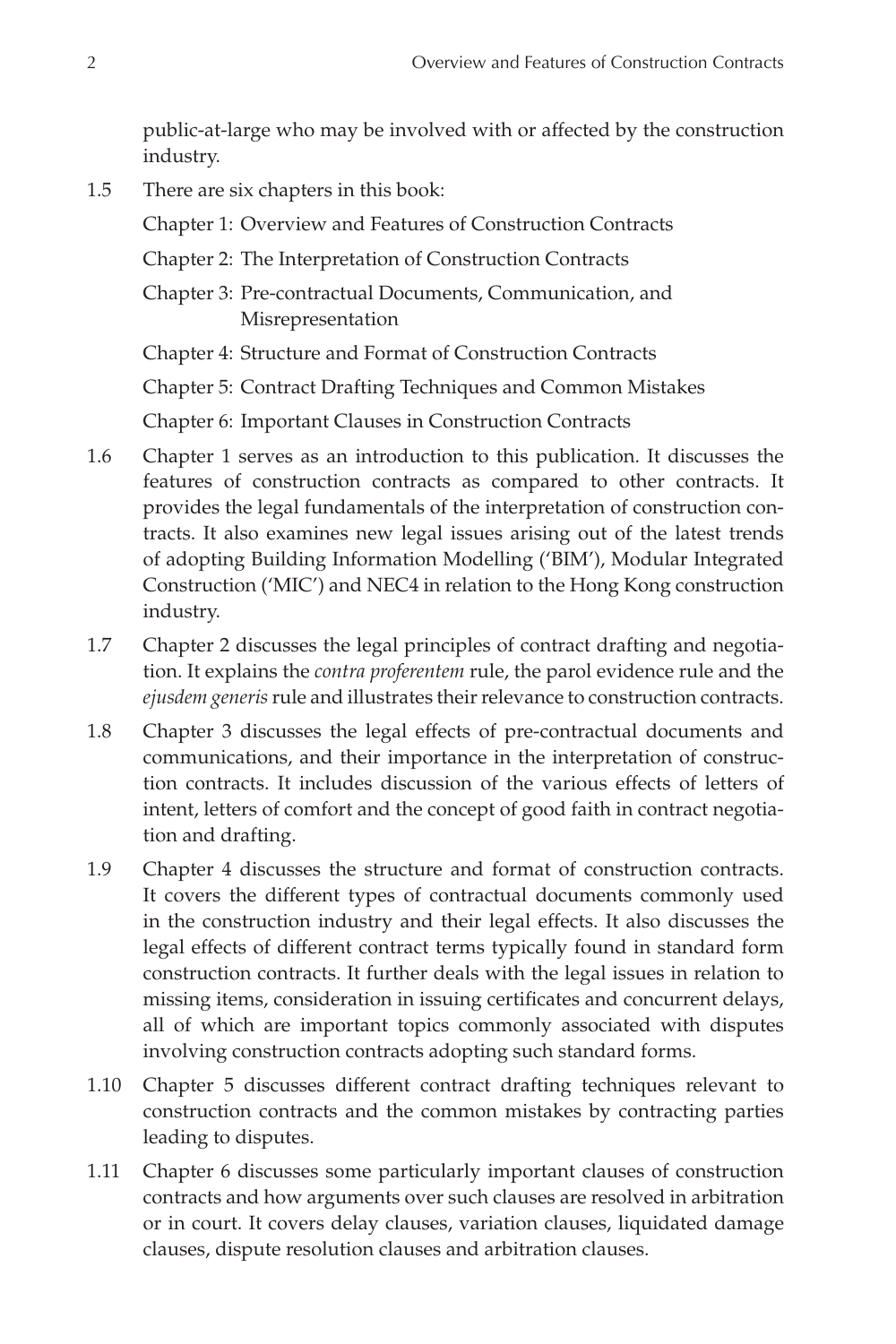#### **Construction Contracts Follow General Contract Laws**

- 1.12 The laws governing construction projects are the same laws that apply in other spectrums of substantive matters. The laws governing construction contracts follow the general principles of contract law.
- 1.13 The areas of general contract law principle pertinent to construction contracts, which are often argued by the parties in arbitration and in court, include:
	- interpretation of contract terms
	- breach of contract and damages
	- missing items
	- delays
	- liquidated damages
	- variations
- 1.14 It is important for construction professionals and stakeholders to understand the relevant legal principles and their effects before they can properly negotiate and draft their construction contracts. Therefore, with reference to the construction industry context, these general principles are covered in this book.
- 1.15 Apart from general principles, this book will cover specific issues and pitfalls that should be addressed by parties negotiating and drafting construction contracts.

#### **Features of Construction Contracts**

- 1.16 Construction works are highly technical by nature. Additionally, new techniques and methods of construction are regularly introduced, new approaches to contracting are adopted, and new applications of data and technology feed continuous innovation in all areas. Along with the positive side of these developments comes a new frontier of risks associated with trespassing on new paradigms. For example, the use of Building Integrated Modelling ('BIM') is meant to help eliminate errors (such as buildability of the design) prior to construction but it also brings in new forms of errors (database update error) when put to use. The adoption of new construction technologies is always challenging, technically and legally. The wide adoption of Modular Integrated Construction ('MIC') brings new perspectives and focal areas for potential contractual confrontations.
- 1.17 Construction projects often last for a long period of time, in terms of years, and many exigencies can arise during the contract period. The uncertainties and changes may come from outside the project, such as due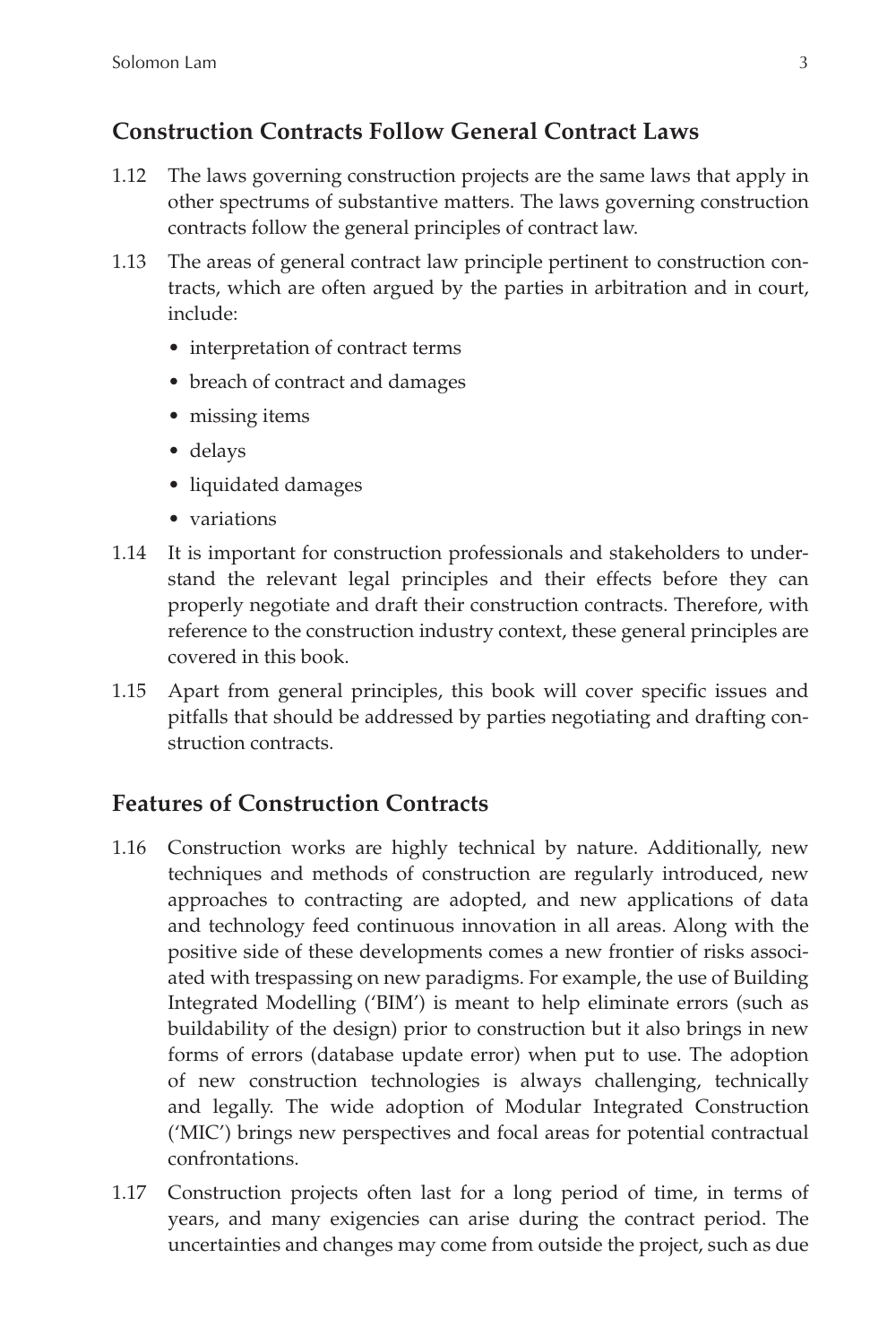to an economic downturn, a change in society's expectations or even a pandemic. The longer the project duration, the greater such risks.

- 1.18 Due to the industry practice of division of labour and subcontracting, a construction project involves many contracting parties. There can be multiple layers of subcontracting and their respective rights and obligations may affect each other. There are also third party professionals like architects, engineers and surveyors who are not parties to the construction contract between the contractor and the employer, but the construction contract confers roles, functions and powers upon them, and thus the rights and obligations of the contractor and the employer are affected by these third parties.
- 1.19 All of these features make construction contracts a specialised area of their own.
- 1.20 Accordingly, the way construction contracts are put together is also specific to the industry. This is particularly so when standard forms of contracts are adopted. Very often, project-specific and in-house amendments are made to the standard forms of contracts, drawing from previous experience and lessons learnt. Not all of these amendments have been tested in court or in arbitration. How to read them together with the rest of the standard conditions of contract, the standard methods of measurement, the general specifications and the standard drawings are always challenging, particularly when thorough consideration of them may not always be possible due to time constraints in drawing up a tender. The number of pages involved in construction contracts is always stunning and references in it to the various codes, standards and guidelines are quite nonstop.

#### **Types of Procurement Methods**

- 1.21 Apart from the general features of construction contracts, it is also important for lawyers, construction professionals and other involved parties to understand the usual procurement methods and the methods of payment associated with construction contracts, in order to better understand the essentials of contract drafting and negotiation discussed in this publication.
- 1.22 The more common procurement method is usually referred to as the traditional procurement method. In this method, the employer engages the architect or engineer to translate its wishes into detailed plans and the surveyor to measure the amount of labour and materials necessary to complete the works according to the plans and set them out in the bills of quantities.<sup>1</sup>

<sup>1.</sup> Stephen Furst and Sir Vivian Ramsey, *Keating on Construction Contracts*, 10th ed. (Sweet & Maxwell, 2016), para. 1-030.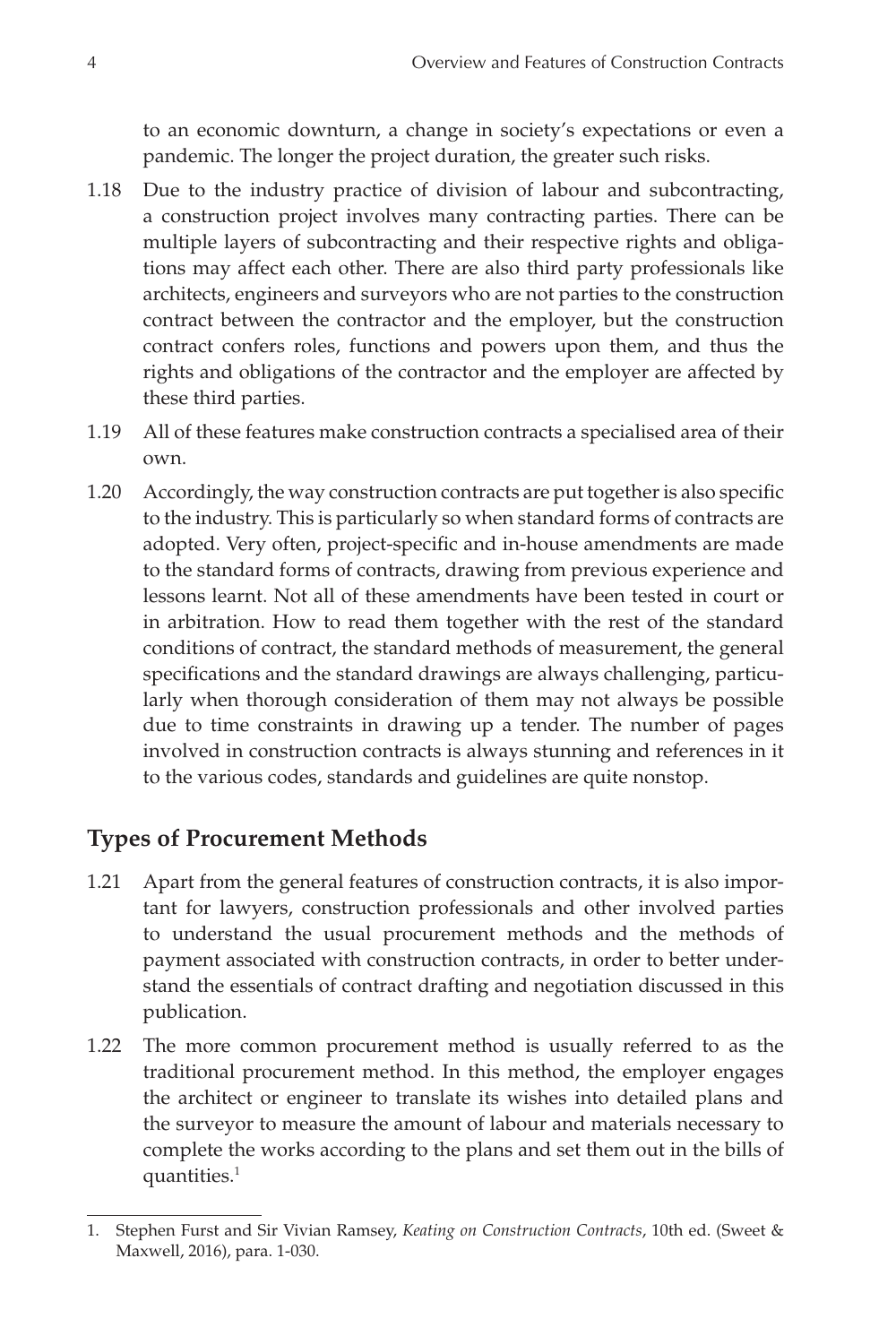### *3* **Pre-contractual Documents, Communication, and Misrepresentation**

Isaac Yung

#### **Introduction**

- 3.1 In the construction industry, the time taken by the parties to enter into a contract can sometimes be lengthy, involving the main contracts, the subcontracts, various pre-contractual documents and communications between the parties. The process may be protracted for a number of reasons; for example, preliminary investigations may need to be conducted or tender queries may need to be sought and answered; there may be one or multiple tenderer meetings; there may be alternative bids or designs or cost-saving designs involved. It can be expected that numerous discussions and meetings (by way of different media such as emails, teleconferences, in-person meetings, etc.) will be conducted before the parties formally enter into a contract.
- 3.2 When a dispute arises, it is not uncommon for parties to seek to introduce (usually voluminous) pre-contractual discussions or documents, contents of negotiations, and other extrinsic evidence to assist in the construction of the contract.<sup>1</sup> The drafting and wording of such documents and communications may sometimes be no less important than terms of the contract proper.

#### **Letter of Intent**

3.3 It is not uncommon for parties to issue and be issued with letters of intent during or after negotiations, especially in the construction industry. Depending on the wording and drafting of such a letter, a party may issue the letter without intending it to have any legal effect but merely to act as a form of reassurance to the other party; sometimes, the party issuing it may request the other party to proceed with necessary preparatory works in anticipation of entering into the contract; sometimes, the parties may

<sup>1.</sup> *Hyundai Engineering and Construction Co Ltd v Vigour Ltd* [2005] 3 HKLRD 723 at para. 41; *Konwall Construction Engineering Co Ltd v Strong Progress Ltd* [2013] 3 HKLRD 503. Such extrinsic evidence is subject to the parol evidence rule discussed in Chapter 2.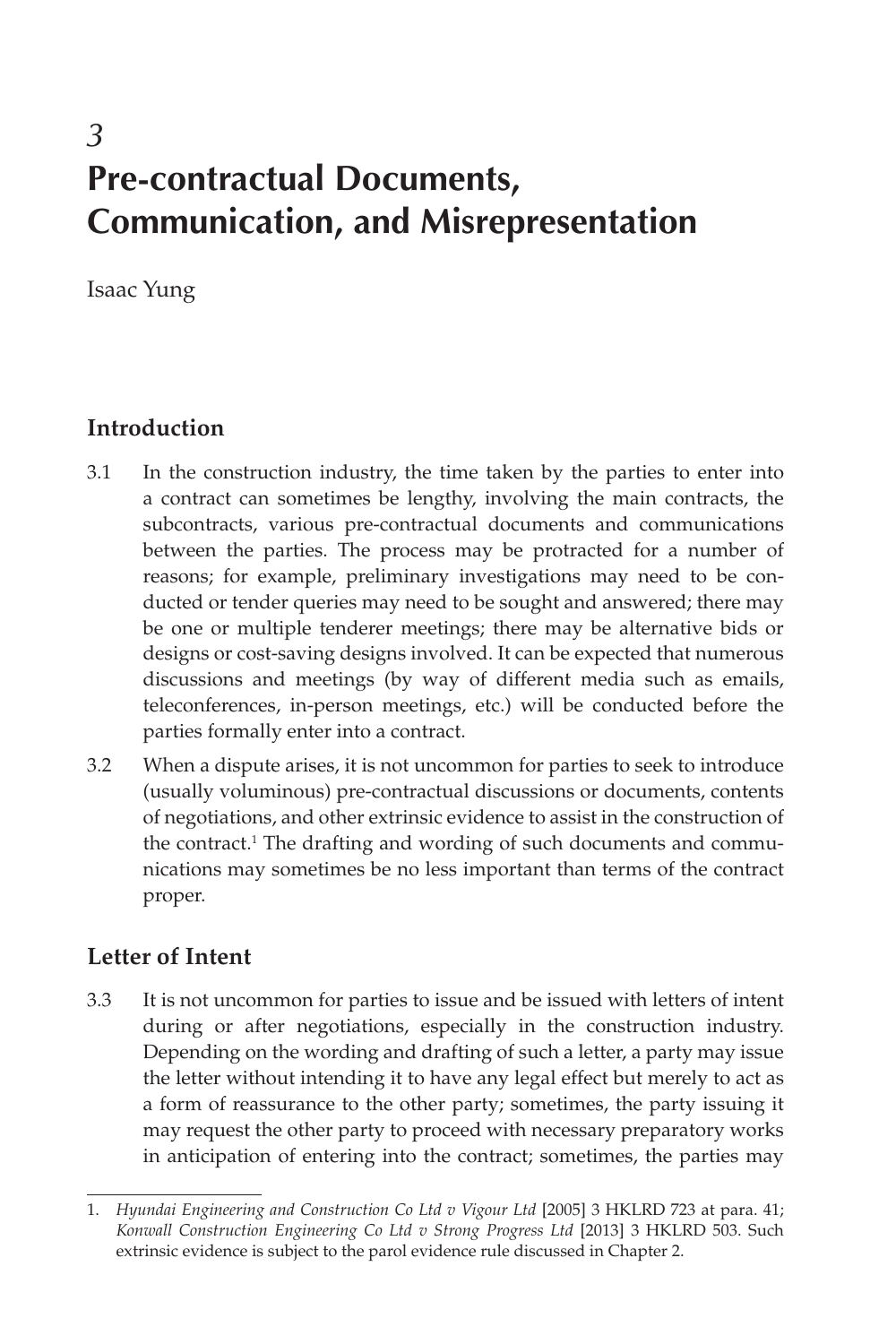utilise the letter of intent as the contract between them pending the execution of a formal contract.

- 3.4 Thus, different parties may use letters of intent for different purposes. Ultimately, the parties will outline some of the most basic, fundamental terms of an agreement before they negotiate and settle the finer points and details. However, depending on how it is drafted, a letter of intent may contain all the elements of a binding contract. Consequently, it is not uncommon for the parties to subsequently dispute whether the letter of intent constitutes a binding contract, particularly when works have proceeded but no formal contract has been executed.
- 3.5 A common dispute is therefore whether the parties have intended the letter of intent to be a binding contract, in full or in part, or otherwise.
- 3.6 This can be resolved by an express provision in the letter of intent or a true construction of the letter of intent. For example, the inclusion of a 'subject to contract clause' may prevent a court from concluding that there was already a contract, although, as with many issues, each case will have to be decided on its own facts.<sup>2</sup>
- 3.7 It is important to be mindful that, when considering the nature of the agreement, the relationship between or past dealings of the parties will be considered. Generally, if the relationships or dealings were businessrelated rather than social or gratuitous, then the party who asserts that there was no legal effect to the agreement between the parties has a heavy onus to prove as such.<sup>3</sup> Furthermore, it is well-established that 'contractual intention is to be ascertained objectively. Evidence of the subjective intention of the parties is of limited value'.4
- 3.8 Therefore, if the language of the letter of intent does not expressly negate the parties' intention to contract, it is open to the court to hold parties bound by the document.<sup>5</sup>
- 3.9 A letter of intent can still have contractual or other effect even if the parties contemplate that the letter is to be superseded by a later, more formal, contractual document.6
- 3.10 Depending on the wording used in a letter of intent, it may be drafted in such a way that certain terms of it will have contractual force, while

<sup>2.</sup> Once a 'subject to contract' qualification is introduced into negotiations, it will only cease to apply if the parties expressly or by necessary implication agree that it should be expunged: *Cohen v Nessdale Ltd* [1982] 2 All ER 97 (CA).

<sup>3.</sup> *Cable & Wireless (Hong Kong) Ltd Staff Association v ng Kong Telecom International Ltd* [2001] 2 HKLRD 809 at para. 30, citing *Edwards v Skyways Ltd* [1964] 1 WLR 349; [1964] 1 All ER 494 with approval.

<sup>4.</sup> *Best Star Holdings Ltd v Lam Chun Hing Others* [2012] HKCFI 211 at para. 116.

<sup>5.</sup> *Associated British Ports v Ferryways* [2008] EWCA Civ 189.

<sup>6.</sup> *Diamond Build Ltd v Clapham Park Homes Ltd* [2008] EWHC 1439 (TCC).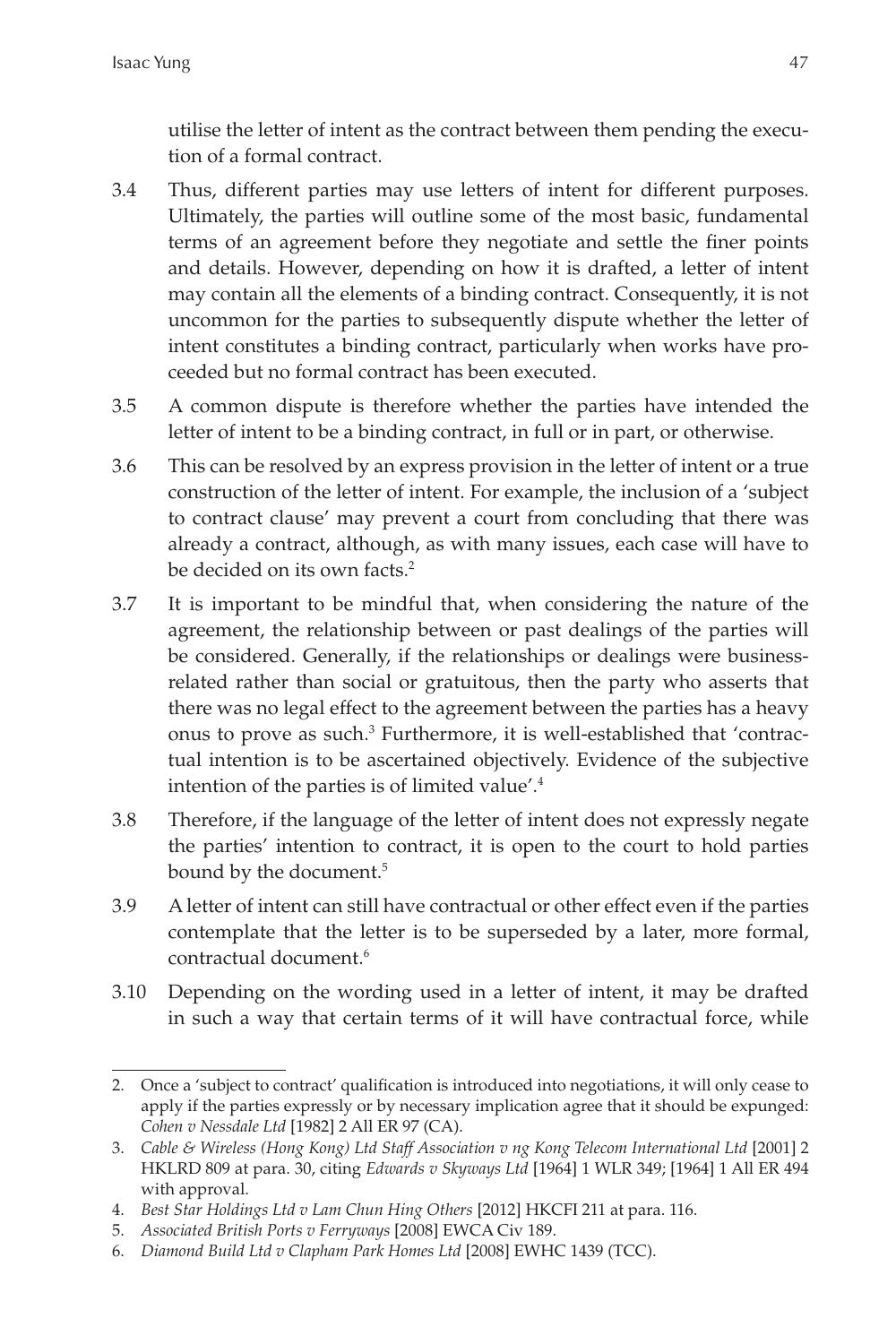other terms may not. There can also be *quantum meruit*<sup>7</sup> in the absence of contract. In *British Steel Corporation v Cleveland Bridge & Engineering Co* Ltd,<sup>8</sup> as requested, works had begun before all elements of the contract had been agreed and no contract was later entered into.

#### **Letters of Comfort**

- 3.11 A letter of comfort is a tool of commerce developed to provide an alternative to guarantee or surety.<sup>9</sup> For example, a parent company may be unwilling to give a more conventional form of security for its subsidiary's liabilities, or party who deals with a subsidiary may seek assurance from the parent company concerning the liabilities undertaken by its subsidiary. Furthermore, the parent company may not wish to incur legal liability, or may want to protect its own credit rating, or wants to avoid showing a contingent liability on its balance sheet.<sup>10</sup>
- 3.12 A typical example in the field of construction occurs when a creditor makes a loan to the subsidiary. While the parent company may refuse to provide an official guarantee, it may decide to provide the creditor with a statement assuring the subsidiary's capacity to meet the necessary obligations. Such an assurance, usually by way of letter, is often referred to as a letter of comfort.
- 3.13 If the subsidiary defaults on the loan, the creditor may consider pursuing the parent company to meet the subsidiary's obligations. Whether or not the creditor is successful in seeking relief against the parent company turns on whether the letter of comfort was intended to create an enforceable contractual relationship between the creditor and the parent company.
- 3.14 In *Kleinwort Benson Ltd v Malaysia Mining Corporation*, 11 the plaintiff bank made a loan to the defendant's subsidiary. The defendant provided two 'letters of comfort', each stated 'it is our policy to ensure that the business of [the subsidiary] is at all times in a position to meet its liabilities to you under the above arrangements'.
- 3.15 The defendant's subsidiary defaulted on the loan and the plaintiff bank sought to recover from the parent defendant company on the basis that

<sup>7.</sup> *Quantum meruit* is a category of remedy with restitutionary effect. It is available when a party has provided a benefit but for some reason cannot obtain payment under a contract. In such circumstances, that party may recover the reasonable value of the benefit so provided. It means 'the amount he deserves' or 'what the job is worth'. One common example of *quantum meruit* is where no price is stated for works carried out within an existing contract and the employer is obliged to pay a reasonable sum.

<sup>8.</sup> [1984] 1 All ER 504.

<sup>9.</sup> *Bouygues SA v Shanghai Links Executive Community Ltd* [1998] 2 HKLRD 479 at para. 28.

<sup>10.</sup> *Bouygues SA v Shanghai Links Executive Community Ltd* [1998] 2 HKLRD 479 at para. 28.

<sup>11.</sup> [1989] 1 All ER 785; [1989] 1 WLR 379.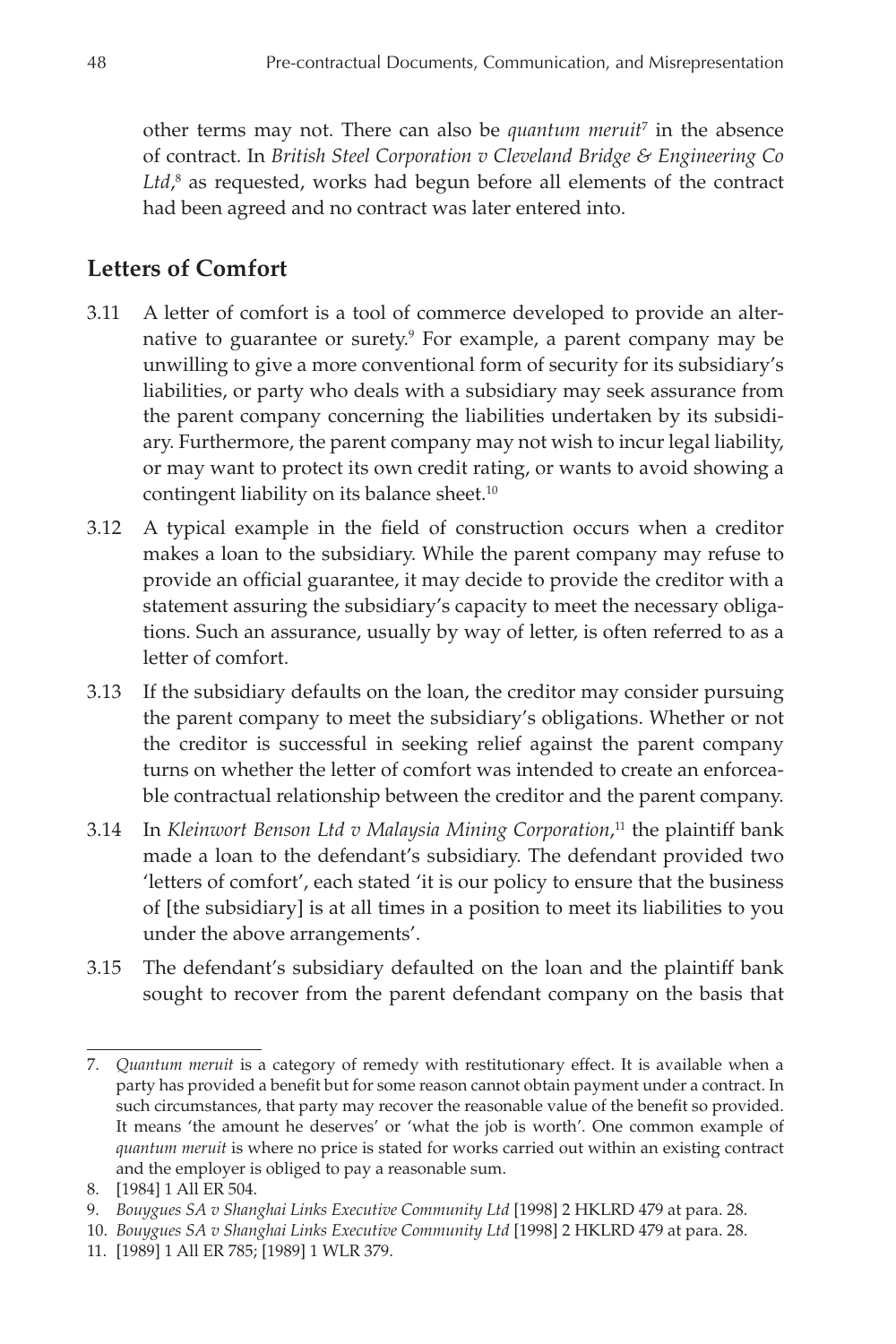the letter of comfort constituted a contractual guarantee. At trial, the plaintiff bank succeeded when the court held that the parent company had failed to rebut the presumption against contractual intention in commercial agreements.<sup>12</sup> The parent company appealed.

3.16 The English Court of Appeal held that the material clause was merely a statement of present fact of the intentions of the parent defendant company and not a promise as to its future conduct. Therefore, the letter created no contractual obligations between the plaintiff bank and the parent defendant company.

#### *Case illustrations*

- 3.17 Nonetheless, the use of letters of intent or sometimes letters of comfort, particularly in the construction industry, is understandable. Prior to the signing of the contract, there are numerous issues to be resolved and there is often immense pressure to commence works as soon as possible as deliverables are often on a tight schedule.
- 3.18 One would think that the existence of a contract itself would never be the subject of dispute in construction litigation. Yet, this is not necessarily the case.
- 3.19 In *British Steel Corporation v Cleveland Bridge*, 13 the subcontractor successfully tendered for the fabrication of steel works in the construction of a building. The contractor sent a letter of intent to the subcontractor which recorded the contractor' intention to enter into a contract with the subcontractor, proposed that the subcontract be on the contractor's standard form, and requested the subcontractor to commence works immediately 'pending the preparation and issuing to you of the official form of subcontract'.
- 3.20 Even though there were extensive discussions on a number of issues, the subcontractor proceeded to manufacture and deliver the steel nodes. However, there was delay in delivering one steel node. The contractor refused to pay for the steel nodes.
- 3.21 Although Goff J initially discussed the possibility that the letters of intent could give rise to two different types of contract, his Lordship ultimately rejected both on the basis that the letters of intent in question applied 'pending a formal subcontract the terms of which were still in a state of negotiation'.

<sup>12.</sup> [1988] 1 All ER 714; [1988] 1 WLR 799.

<sup>13.</sup> [1984] 1 All ER 504.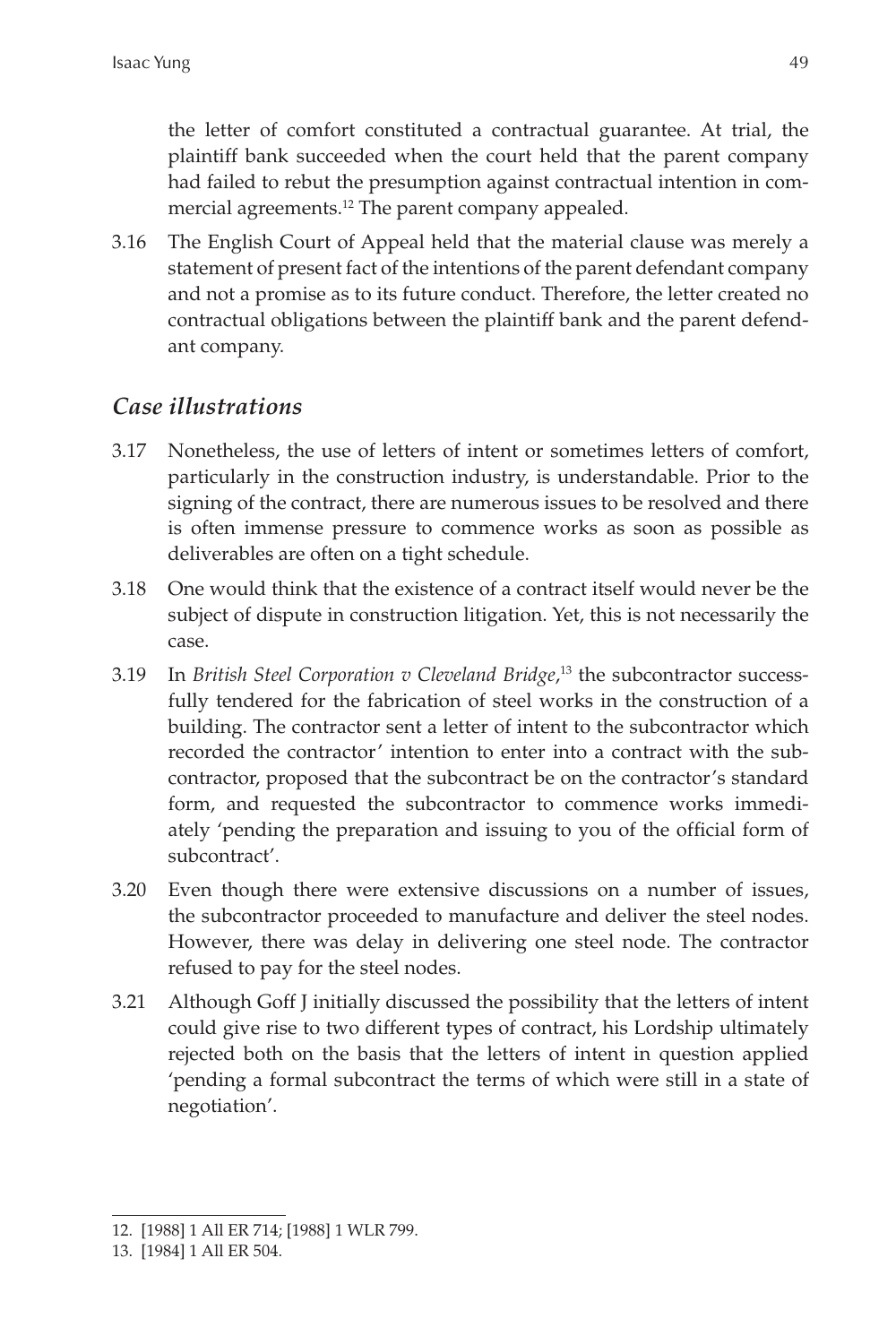- 3.22 Similarly, in *Four Sea Union (Holdings) Ltd v Hong Kong & Macau Scent On Engineering & Construction Ltd*, 14 both parties to the dispute were construction companies. The defendant was a contractor on the Hong Kong Government List of Contractors for Public Works, whereas the plaintiff was not. There was an arrangement between the plaintiff and the defendant, and thereafter the plaintiff submitted a tender to the government for works and was successful. The original plan was that the plaintiff would carry out the works and the defendant would receive 4% of the contract payments as management fee. The plaintiff commenced works on 1 March 2001, but quickly ceased at the end of May as neither parties were able to agree to the terms upon which the contract between them should be signed.
- 3.23 On the evidence, as well as the plaintiff's own pleadings, the court ruled that there was no binding agreement between the parties.

#### **Tender Documents**<sup>15</sup>

- 3.24 Main contractors in construction projects often acquire such works through a tendering process. It is important to have a good understanding of the legal principles before discussing the actual documents involved in the tendering process.
- 3.25 There is sometimes a general but incorrect presumption that tenders are and can only be invitations to treat, or otherwise known as invitations to other parties to make an offer.16 Such a presumption will usually be displaced when the surrounding circumstances and the words used in the invitation for parties to make offers could be reasonably interpreted as the party calling for tenders intended as offers.
- 3.26 When the tender is accepted by the inviting party, a contract is concluded. However, a prior collateral contract may arise before the conclusion of the principal contract in the following manner—there is an implied obligation on the party inviting the tender to consider all confirming tenders according to the invitation to tender, thereby providing consideration for a collateral contract, i.e. the 'process' contract, brought into being upon the submission of a tender.<sup>17</sup> This is a natural consequence of the tenderer's own obligation to be bound by the conditions of tendering.

<sup>14.</sup> [2003] 1 HKLRD 653.

<sup>15.</sup> Information obtained from 'Reference Material on Section of Contractors' by the Construction Industry Council, dated December 2019.

<sup>16.</sup> *Spencer v Harding* (1870) LR 5 CP 561. Such an invitation is an invitation to others to make an offer and the invitation in itself is not an offer that can be accepted into forming a contract.

<sup>17.</sup> *City University of Hong Kong v Blue Cross (Asia-Pacific) Insurance Ltd* [2001] 1 HKC 463.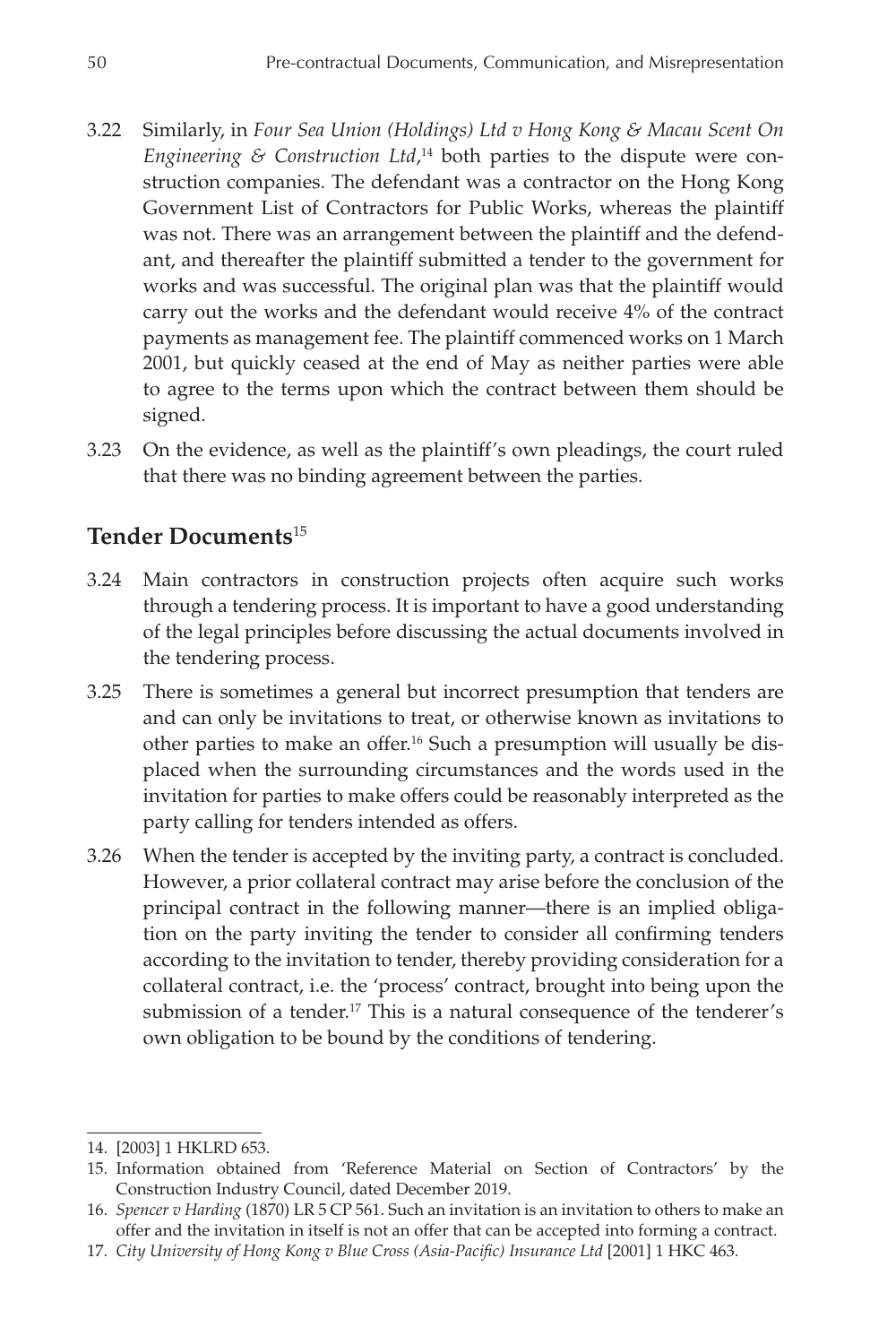- 3.27 In *Pioneer Catering Equipment & Engineering Ltd v Secretary for Justice*, 18 Pioneer Catering specialised in the supply and installation of catering equipment and was on the list of Approved Suppliers of Materials Specialist Contractors for Public Works (the List) that was maintained by the Architectural Services Department (ASD). With reference to three separate construction contracts, all the contractors on the List were invited to submit tenders. Pioneer Catering responded to all three invitations by submitting three separate tenders, two of which were the tender.
- 3.28 There was no dispute that the government had not considered Pioneer Catering's three tenders at all, which was the construction company's chief complaint.
- 3.29 The issue was whether the government was entitled *not* to consider the tenders in the circumstances. This was dependent on the terms of Conditions of Tender for each of the invitations. As it turned out, the second and third invitations contained a 'Suspension Clause'—its effect was that by the tender closing date, if the tenderer was under suspension from tendering for public works, his tender would not be considered unless the suspension was lifted within 40 days from and including the tender closing date.
- 3.30 At the time of submitting the tenders, Pioneer Catering was in fact suspended and its suspension was never lifted. Furthermore, the second and third invitations to tender contained the Suspension Clause. While the first invitation did not contain such a clause, the court found it equitable to imply such a clause.
- 3.31 As the construction company was bound by the conditions of the tender, its failure to adhere to those conditions entitled the government to not consider any of its tenders.

#### *Form of tendering*

- 3.32 There are typically two types of tendering—open tendering and selective tendering.
- 3.33 In open tendering, a public announcement for invitation to tender is made, typically in a local newspaper or on the company's website. Interested contractors who meet the prescribed requirements in the announcement may submit a tender.
- 3.34 In selective tendering, only contractors that meet a pre-qualification process are invited to submit a tender. During the pre-qualification assessment, the contractor may be asked to show records relating to its

<sup>18.</sup> [2004] 3 HKC 357.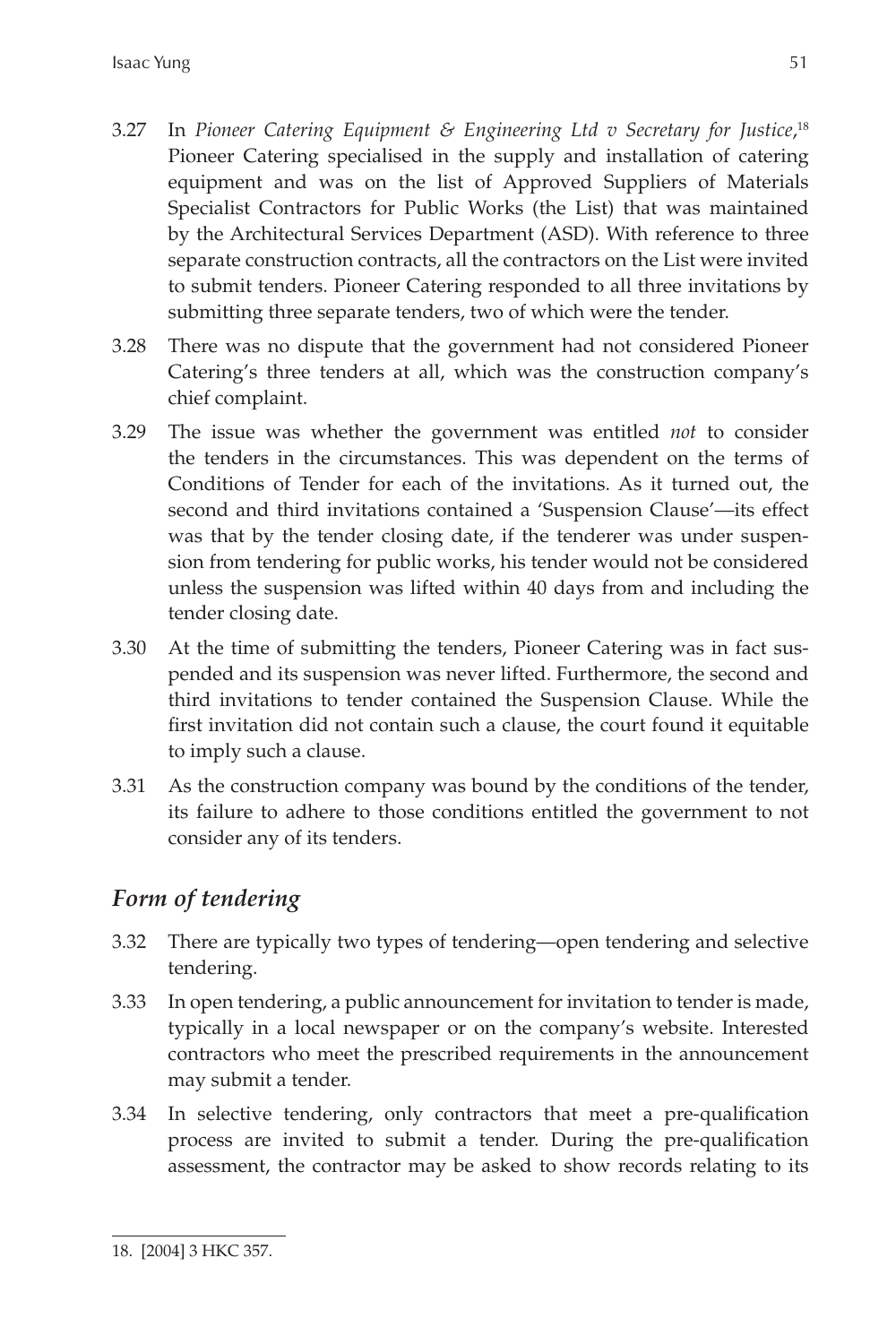qualifications, finances, and technical expertise, and to identify any conflicts of interests.

- 3.35 Once potential tenderers have been identified, whether through open or selective tendering, the employer typically provides a compilation of documents (i.e. tender documents) to such tenderers. Tender documents in construction projects typically include the following:
	- 1. conditions of tender
	- 2. form of tender
	- 3. articles of agreement
	- 4. general conditions of contract
	- 5. special conditions of contract
	- 6. specifications
	- 7. drawings
	- 8. technical submissions
	- 9. bills of quantities or schedule of rates (as may be the case)
	- 10. other standard documents incorporated by the above

#### *Conditions of tender*

3.36 The Conditions of Tender provide the general framework of which the tenderer should be aware of when preparing their tender. Common information includes the name and title of the project, how the tender should be completed and returned, place and date for return of tenders, and documents and information to be provided with the tender.

#### *Form of tender*

- 3.37 A potential tenderer will first receive an invitation to submit a tender. The form of tender is then submitted by the tenderer. Typically, the form of tender will incorporate the following:
	- 1. the name of the employer to whom/which the offer will be made
	- 2. the price of the works, which should be the same as other parts of the tender documents
	- 3. the validity period of the offer
	- 4. warranties that will be provided outside the contract, if any
	- 5. a disclaimer by the employer stating that there is no obligation to accept the lowest or any tender returned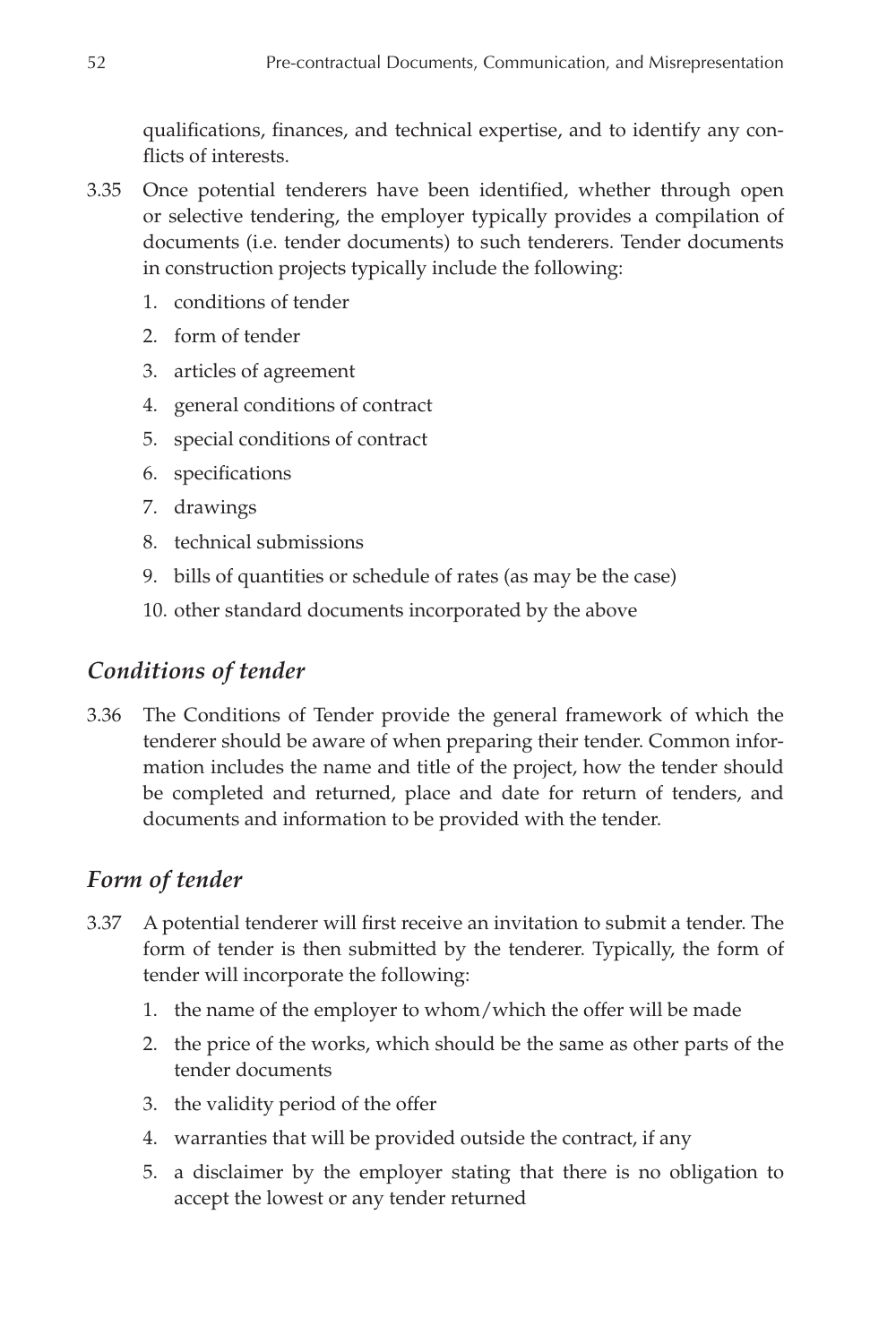3.38 It is often the case that the form of tender must be signed by an authorised person on behalf of the tenderer.

#### *Articles of agreement*

3.39 The Articles of Agreement set out the agreement in substance and the signatories. These define the parties to the contract and its contents.

#### *General and special conditions of the contract*

- 3.40 The General Conditions of the Contract will typically simply be one of the standard forms of contract that is widely available in the market.
- 3.41 As most construction projects will use such a standard form contract, Special Conditions of the Contract designed for the particular construction project will also be inserted and must be read in conjunction with the general conditions. Usually, special conditions are drafted to suit the preferences of the employer. These may include:
	- 1. the tenderer's contractual/statutory obligations
	- 2. the use of materials which are new, free from defects and of good quality
	- 3. variations of works
	- 4. contract bills
	- 5. insurance requirements
	- 6. extension of time
	- 7. liquidated damages

#### *Specifications*

- 3.42 In general, specifications refer to the information describing the type and quality of materials and workmanship needed to complete the project. Specifications may be further divided into different parts. These are typically the preliminaries, the general technical specification and the particular technical specification.
- 3.43 Preliminaries will list the general requirements that will be applicable across the whole project.
- 3.44 General technical specifications are usually a generic set of specifications and it is not uncommon to use publicly available technical specifications.
- 3.45 Particular technical specifications are specifications that are specific to the project at hand. Special technical requirements or materials needed for the completion of the project will be included.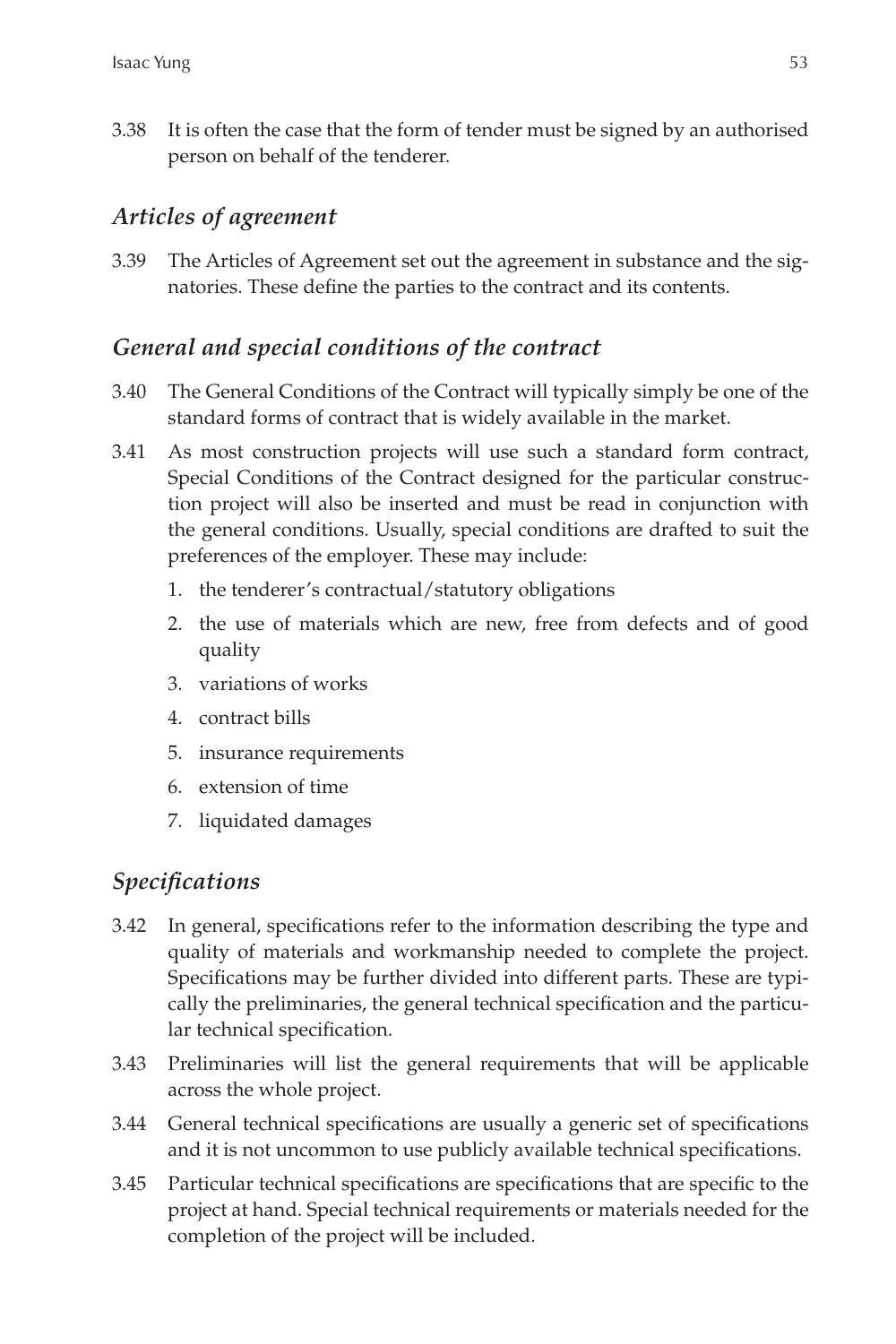# *5* **Contract Drafting Techniques and Common Mistakes**

Ronald Pang

#### **Overview**

- 5.1 In the construction industry, for one reason or another, parties often fail to fully appreciate the importance of good contract drafting. Instead, they spend millions of dollars on resolving disputes, engaging lawyers and dispute resolution professionals, when many issues could have been readily avoided if they had ensured the initial drafting of the contract was done in a proper and effective manner.
- 5.2 However, it is important to bear in mind that there is no such thing as a perfectly drafted or absolutely dispute-proof contract. Each contract may have its own issues and uncertainties. As Lord Carnwath said, in the English Supreme Court decision in *Arnold v Britton*, 1 '[a]s Tolstoy said of unhappy families, every ill-drafted contract is ill-drafted "in its own way"'.
- 5.3 This chapter discusses the important elements of a contract that parties should bear in mind when embarking upon drafting. It seeks to help them make use of good drafting techniques and provide guidance to better ensure that the contract is sound and reflects the true intention of the parties.
- 5.4 Certain drafting techniques that are commonly used by contract drafters to avoid pitfalls are also examined and illustrated, and common mistakes highlighted.

#### **Contract Drafting Techniques**

#### *Use of checklists*

5.5 Like many professionals, contract drafters, including those in construction, are strangely averse to the use of checklists. However, time and time

<sup>1.</sup> [2015] UKSC 36 at para. 108.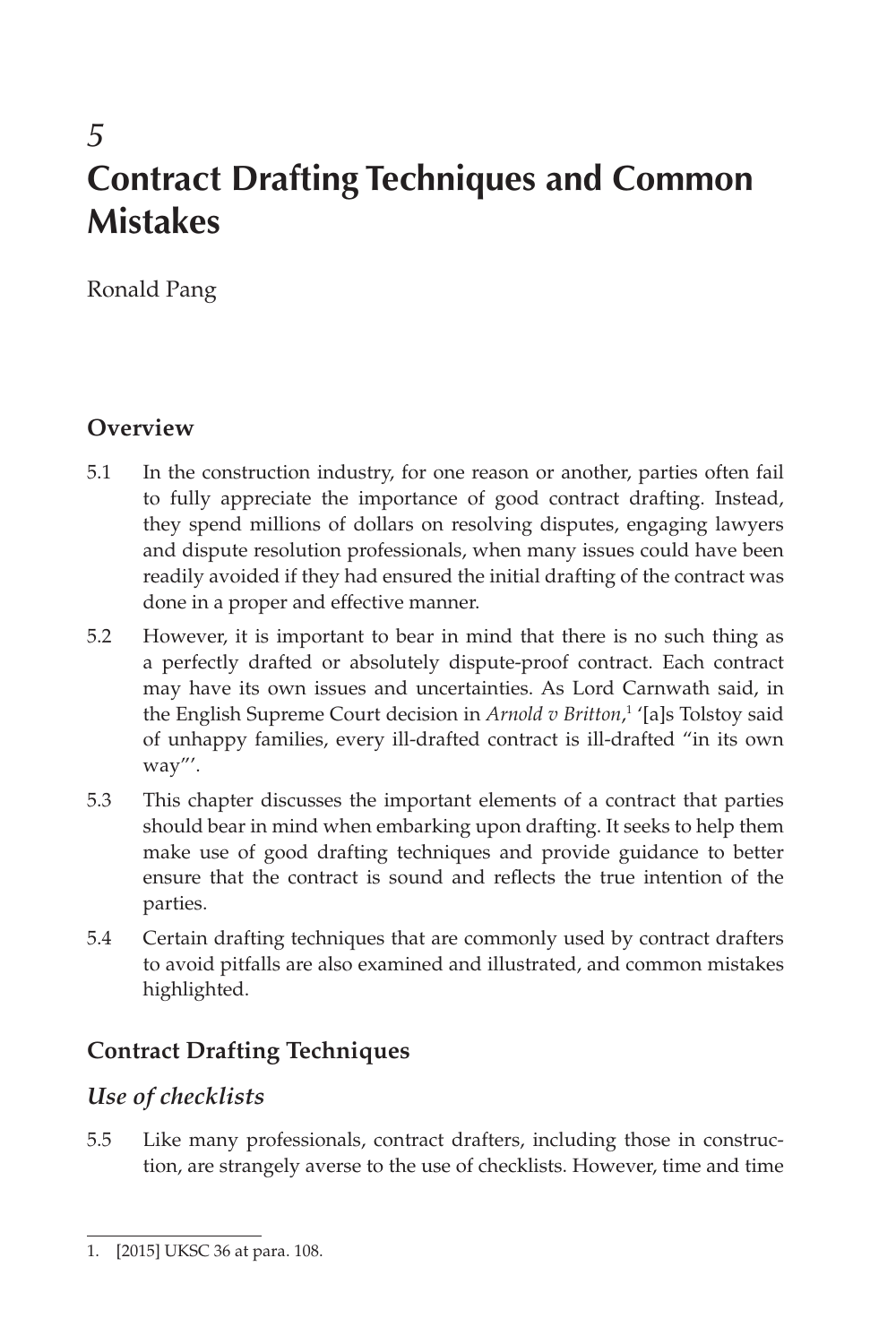again, it has been shown that in almost any industry the use of checklists helps reduce the number of mistakes by a considerable margin.

- 5.6 For example, aviation professionals have been using checklists since the 1930s and are adamant as to their usefulness. One of the perhaps best examples of the use of checklists is the pre-flight checklists used by pilots of B-17 Bombers in World War II, which reportedly allowed pilots to fly the bombers in hundreds and thousands of missions without accidents.
- 5.7 When properly used, checklists can reduce mistakes in contract drafting to a minimum while taking very little time to complete.
- 5.8 To ensure that each contract has been properly checked and vetted, it is best to include a checklist with each contract and to ensure that it has been properly completed before allowing the contract to be sent for endorsing or signing.
- 5.9 The elements that should be included on a contract checklist will depend on the individual, specific contract or project. However, a good starting point is as follows:
	- Are the names of the parties correct?
	- Have the addresses and other places been cross-referenced?
	- Has spelling and grammar been checked?
	- Are there any definitions undefined and are definitions consistent throughout the documents?
	- Are the documents or drawings referred to in the contract all included as appendices or attachments? Are they coloured or black and white as required?
	- Is the version to be executed and signed the final version of the contract?
	- Are there any boilerplate clauses included in the contract? If so, have they been tailored to the parties and the contract?
	- Is a dispute resolution clause included in the contract? If so, is it operative to match the needs of the parties?
	- When is the date of execution of the contract? Are there any parts of the contract that will be or have been executed prior to or after the contract? Have these been explained or provided for in the contract?
	- Are there any works that were commenced prior to the signing of the contract? Are these addressed in the operative parts of the contract?
- 5.10 In this book we cannot provide a one-size-fits-all checklist. The complicated nature of construction contracts will inevitably lead to checklists which are somewhat cumbersome. However, the careful development and implementation of checklists should pay significant dividends.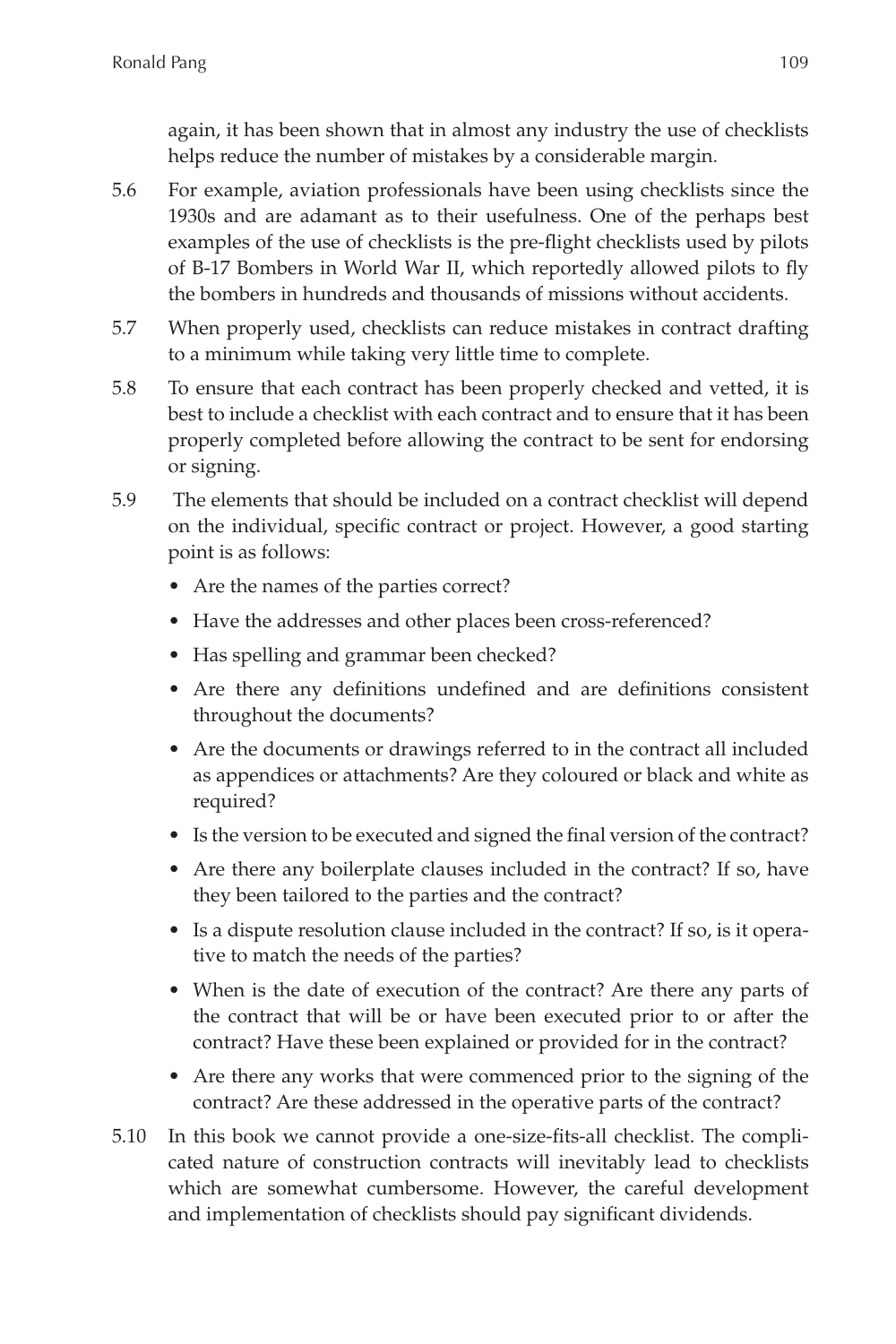#### *Use of headings*

- 5.11 In some construction subcontracts, parties do not use boilerplate or *pro forma* contracts and instead rely on short form contracts that incorporate the main contract text and have reference to other documents intended to be incorporated. At the other end of the spectrum, there is also a reliance on outdated or overly complicated *pro forma* contracts which results in its own set of problems, but this is a matter for another section.
- 5.12 As it will be shown below, the use of short form contracts creates confusion and issues over whether and what clauses should be incorporated.
- 5.13 More importantly, short form contracts are hard to read due to the way they are normally drafted. They are usually drafted in a few paragraphs and commonly in the form of a quotation and a letter of intent or a letter of award. These rarely contain all the necessary terms to properly protect the parties' interest and to fully cater for all situations that may arise. Without checking for inconsistences with all the other documents intended to be incorporated or referred to, arguments over discrepancy or ambiguity may surface later. Worse still, some short form contracts make reference to or incorporate other documents that the contract drafters may not have fully or ever read through.
- 5.14 The documents that are referenced or incorporated are sometimes inconsistent or completely at odds with the short form contracts. In some cases, for example, there are clauses in the referenced or incorporated documents that expressly prohibit incorporation by reference.
- 5.15 It is understood that in smaller projects contractors and subcontractors may not have the resources or time to prepare a comprehensive contract. In such cases, it is recommended that important terms are mapped out using headings.
- 5.16 By adopting the usage of headings, it can at least be ensured that the most important terms are catered for within the contract. For example, a heading of 'Payment Terms', an area of utmost importance to almost any contract, will ensure that the appropriate thought and care is given to this term.
- 5.17 Headings also allow third parties to examine the contract in an efficient manner by letting them see what is contained in the contract from a bird's eye view and to be quickly able to focus on the important aspects.
- 5.18 Further, when used appropriately with word processing software, headings allow quick access to the relevant parts, particularly when coupled with search and find functions in word processing software.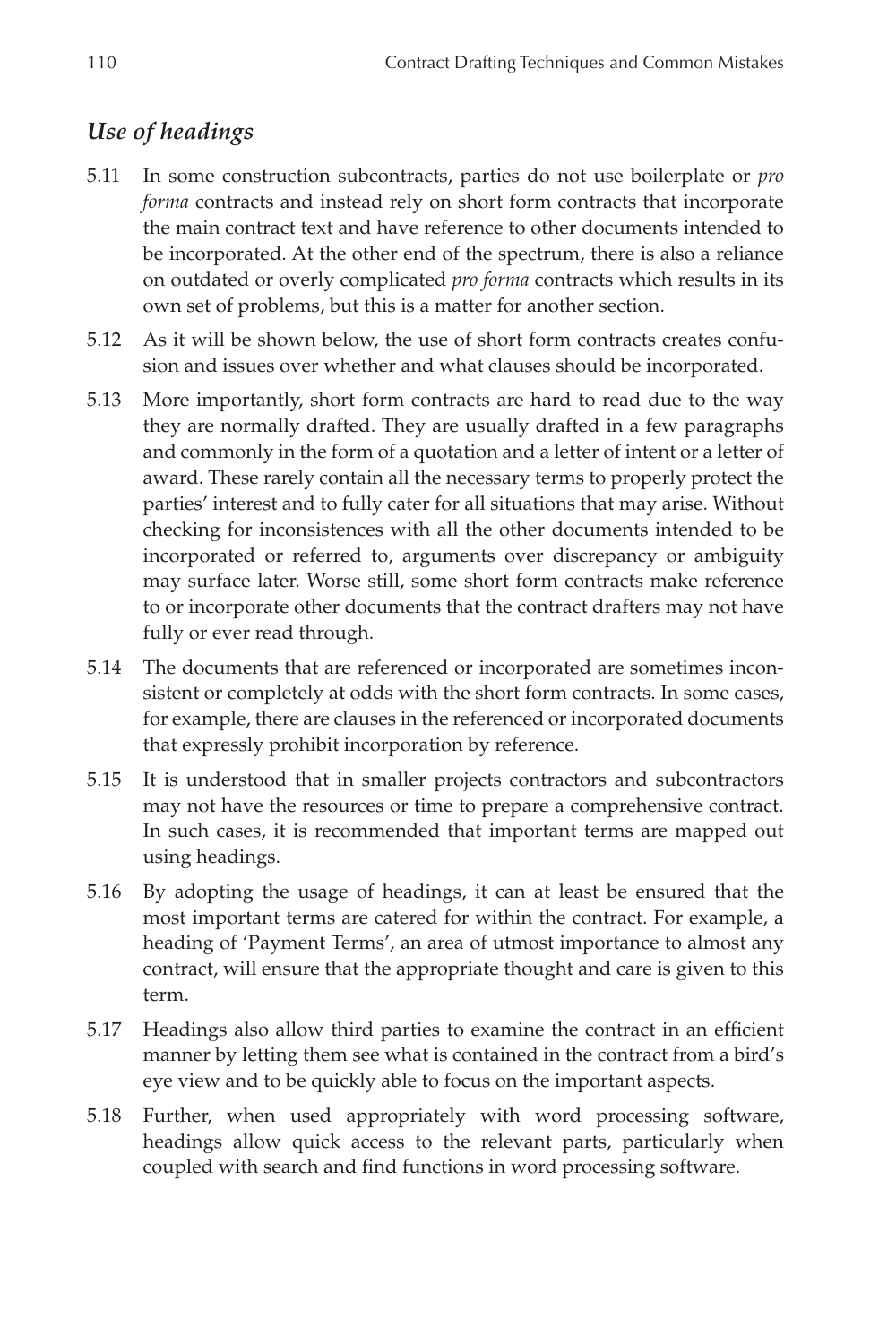#### *Use of technology*

- 5.19 This is now a world where most if not all parties have access to word processing capabilities, which allow for complex contractual documents to be handled easily and quickly, at least relative to the past.
- 5.20 In particular, typical word processing software contains many useful functions that should be put to use by every professional, whenever contracting drafting forms part of their workflow or forms a major part of their duties. Coupled with optical character recognition technologies, documents that were not searchable in the past are now more easily put to editing and checking.
- 5.21 Aside from more commonly used tools such as word proofing, word counting, and find-and-replace tools, there are many less commonly used features that should form part of one's repertoire.
- 5.22 The one feature that is used most frequently is the navigation pane which allows for the drafter to quickly move back and forth in a complex contract. By using heading styles, the software will automatically generate a navigation pane that will list out the document's contents by each various heading style. This not only allows the contract drafter to navigate the document quickly but also allows the contract drafter to reorganise the document as seen fit and to move large and small sections of the document quickly within the context of the rest of the document.
- 5.23 In addition, the use of headings allow the contract drafter to utilise the automatic table-of-contents generator to produce (and to automatically update) a table of contents with a click of a button.
- 5.24 The second feature, which is rarely used but invaluable, is the crossreference tool, which allows the contract drafter to cross-reference paragraphs within the document. This function also highlights to the contract drafter if a cross-referenced paragraph has gone missing or is errant. More importantly, the cross-reference will be automatically updated if the underlying reference text itself is changed. For example, if one refers to (say) paragraph 4 of a document but subsequently change paragraph 4 to (say) paragraph 23, the reference will automatically change the number to paragraph 23 instead of paragraph 4.
- 5.25 The use of cross-referencing and macros in documents allows for other documents to be referenced or incorporated. This can be achieved using bookmarks and field text. Not only will this save a significant amount of time, but this cross-reference tool also allows for the document to automatically update when the referenced document has been changed. A good example is addresses or boilerplate clauses which are repeated in multiple documents.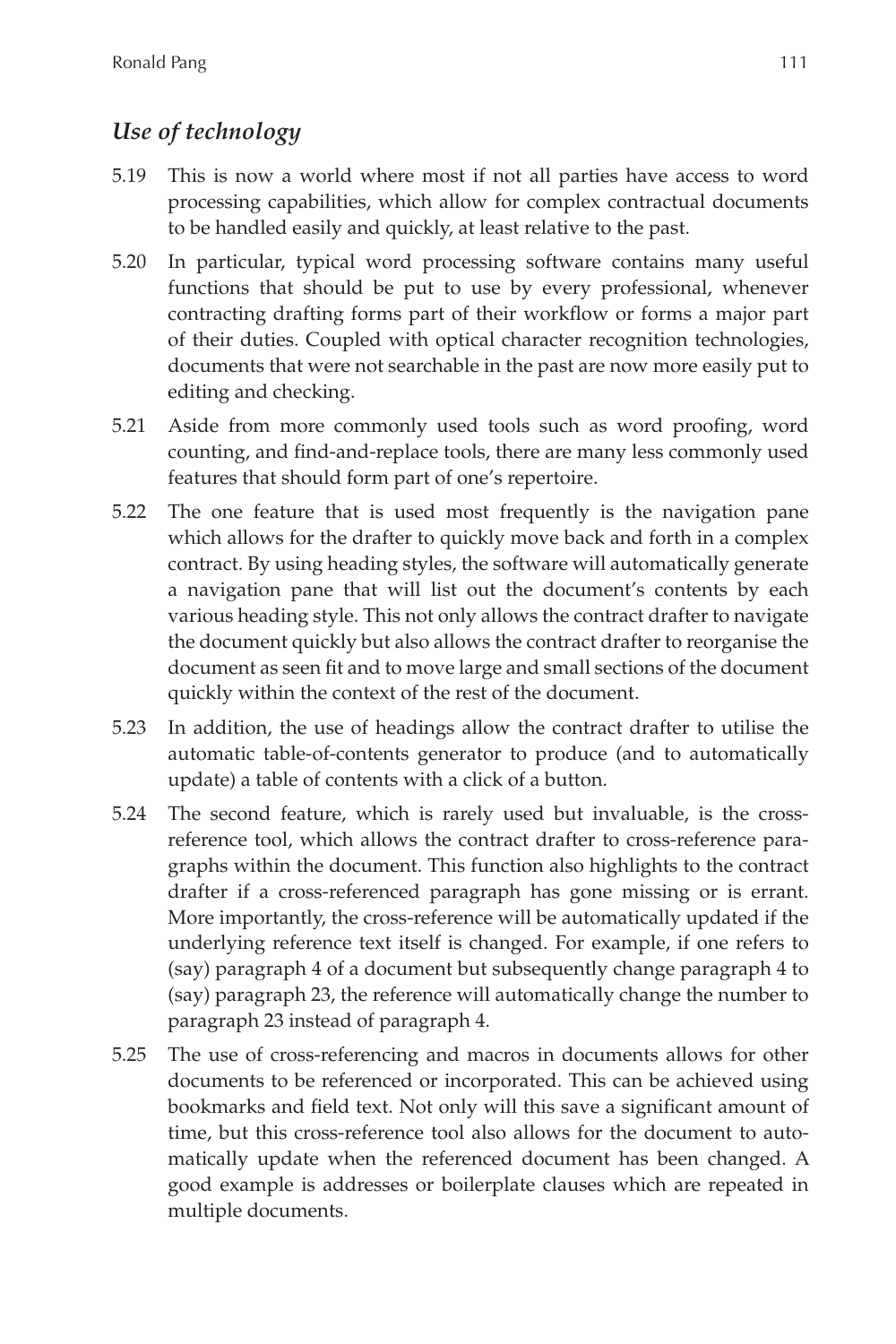- 5.26 Then there is the use of the cloud storage and other document sharing tools. Such tools allow documents to be accessed anywhere and allow for consistency when dealing with drafts, particularly when there are multiple drafters involved. In the past, as a result of human error, disputes have arisen over the wrong 'final' draft being engrossed for signing or last-minute changes being added to drafts. With this, the risk is reduced provided that synchronising of the cloud drive in the various devices of the contract drafters is ensured.
- 5.27 Lastly, before executing a contract, one should always use the compare function to see whether any change has been implemented that was not discussed before. The compare function will highlight any additions, modifications or deletions. There are some contract drafters that ignore the use of compare functions and merely rely on tracked changes. This sometimes can be unreliable and inconsistent as it does not show changes where track changes has been turned off or where changes have been accepted.
- 5.28 There are also extensions or add-ons that have been created to assist contract drafters, which streamline the drafting process by providing powerful tools that allow the drafter to ensure that terms have been properly defined, to allow for cross references, and to track appendices and annexes. These extensions or add-ons, while normally requiring extra payment, can be quite invaluable tools in a contract drafter's arsenal.
- 5.29 In addition to the above word processing tools, there is also the advent of machine learning and artificial intelligence (AI) being incorporated into contracts. Even in its relatively infancy, AI has made its mark in contract drafting, being used to check for inconsistencies within a contract, to highlight problematic areas within a contract, and to reduce errors and areas of disputes.
- 5.30 Another area where technology can assist contract drafters and reduce disputes is the use of building information modelling within a contract. There is no reason why such modelling cannot be referenced within the contract so as to provide clarity to stakeholders that mere specifications and drawings cannot provide on paper.
- 5.31 In addition to AI, there is the advent of smart contracts that utilise blockchain technology. Contract professionals should explore such smart contracts and see how they can be incorporated in their everyday workflow. In essence, smart contracts are contracts with built in algorithms that are executed at a specified event or time. Even at a glance, one can see how such smart contracts can assist contract professionals. One example relates to conditions precedent. A smart contract can be coded to detect incidents that require conditions precedent, such as applications for extension of time or assessment of liquidated damages, which usually require certain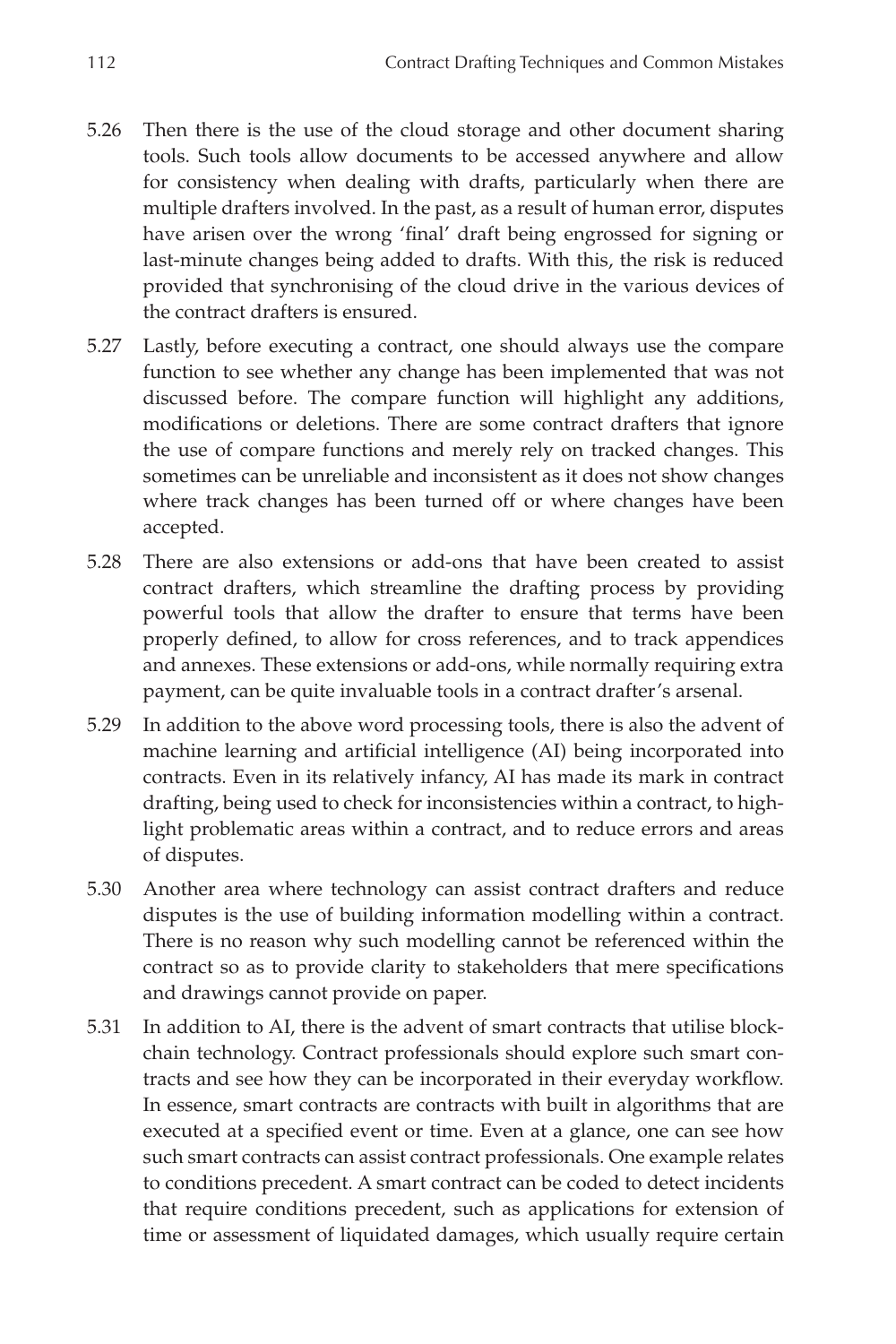steps to be taken before they can be properly invoked, and a smart contract can notify users that such steps have or have not been taken.

5.32 It is important to bear in mind that the use of technology can lead to its own problems. For example, there can be issues with privacy, susceptibility to hacking or social engineering, as well as storage limitation issues. There is also, of course, the familiar problem of over-reliance on technology.

#### *Use of simple language and jargon*

- 5.33 Many drafters habitually use archaic language and jargon when drafting contracts.
- 5.34 Words like 'forthwith', 'furnish', 'hereinafter' and 'determine' are examples of such archaic and outdated language. These words are extremely common in contracts, despite the fact that they are rarely used in spoken English and rarely in any reasonable person's vernacular; instead, words such as 'immediately', 'provide', 'below', and 'decide' should be used.
- 5.35 The persistence of archaic language seems to stem from two sources. First, the extensive use of precedents and *pro forma* contracts. There has been much reliance placed on them without proper understanding of the context and the situation these precedents and *pro forma* contracts are dealing with and addressing. Contract drafters often adopt the tone and style found in such precedents and *pro forma* contracts without being recognising that the tone and style is inappropriate in context. The sort of language used in precedents or sample forms recurs in new contracts as it is difficult to change the language and tone of precedents or forms.
- 5.36 Second, most legal systems rely on archaic language out of tradition and for historical reasons, particularly legal systems that adopt a case law system in which law is determined or declared through adjudication of past events. As a result of this, legal practitioners and contract drafters, out of prudence and conservatism, will be slow to lead change if it is yet to be adjudicated by the legal system. However, the lack of progress in this regard can be risky in itself as language continues to evolve, leading some jargon and archaic language to lose its initial meaning. This creates issues for interpretation.
- 5.37 While jargon and archaic language has its place in certain situations, one can appreciate the difficulties that such language can pose when one considers that to properly understand the content of such a contract, one must learn how to read it, which is seemingly contrary to the principles behind a contract based on a meeting of the parties' minds.
- 5.38 Additionally, using words that are not a common part of a person's everyday vocabulary means that, during drafting, the chances of misunderstanding the meaning of words increases. No one would choose to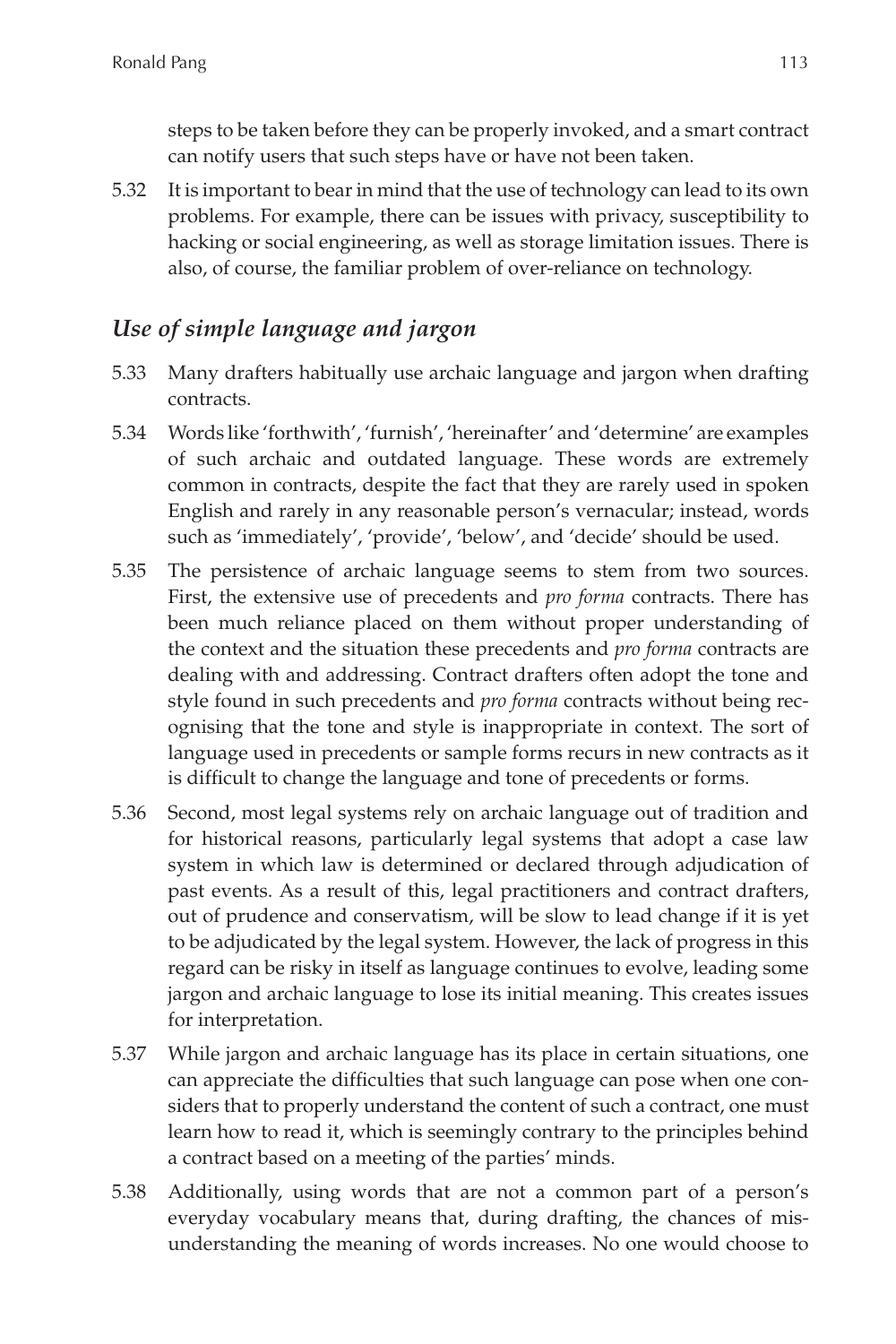draft a contract using a foreign language they were uncomfortable with. As such, there is no reason for a person to include in a contract words that they rarely use and are unfamiliar with.

- 5.39 While in some cases archaic language and jargon may be suitable, it is important for the contract drafter to review the matter critically and see whether the word is used properly to reflect the intended meaning or if it is needed as there is a law governing its use.
- 5.40 Contract drafters also have a common habit of using pairs of words that have substantially the same meaning instead of simply using one word. For example, 'save and except' and 'sell and convey'. It is clear that many drafters do not understand the reason to pair such words and merely do so out of habit. In fact, the reason is historical and dates back to the time when England was using two different legal systems at the same time, common law and equity. Nowadays, a 'combined' legal system is essentially in place, which means that the pairing of words is redundant but persists because contract drafters maintain old habits out of fear of being misinterpreted. The result is the contract becoming verbose, which increases the chance of misinterpretation and the intended meaning being lost.
- 5.41 Another form of word pairing quite common to construction contracts is the use of 'and/or'. If used without good reasons, such usage unnecessarily complicates matters as it increases the number of possibilities and scenarios by a factor of two. This can be significant when a contract already attempts to cater for a large number of possibilities in a construction project.

#### *Use of schedules and appendices*

- 5.42 When a contract becomes too hefty, it becomes difficult to read through. To allay this issue, construction practitioners use different methods to reduce the pages of operative parts of the contract. One common method is the use of schedules and appendices.
- 5.43 Schedules and appendices are particularly useful when a contract contains many standard terms that are intended to be used multiple times, with minor changes or changes to the same item over and over again. For example, schedules are prevalent in sale and purchase agreements involving land as most transactions involve the same terms and the only change from transaction to transaction involves the identities of the parties and the land being sold. This is akin to the use of contract data in the NEC forms of contract in the construction industry.
- 5.44 Schedules and appendices allow for the operative parts of the contract to stay consistent and therefore reduce errors and possible issues arising out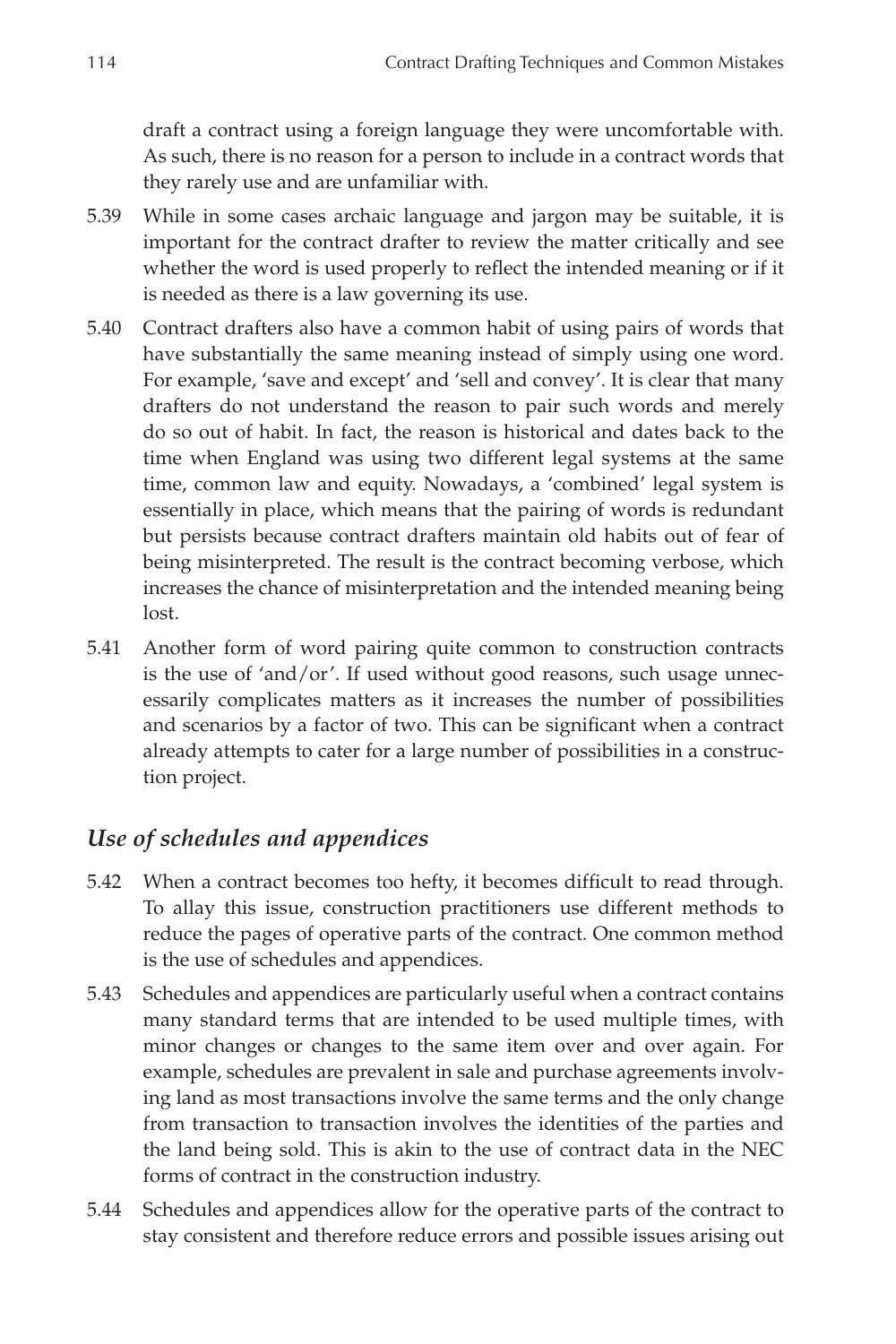of multiple appearing or repeating of same text. There are particular situations specific to construction projects in which the use of schedules and appendices are desirable and sometimes invaluable, such as:

- (a) detailed requirements and specifications which are referred to multiple times throughout a contract;
- (b) timetables or project programmes which can be subject to change and evolve over time;
- (c) detailed and complicated payment provisions;
- (d) terms and conditions relevant to other parties, such as contractors, subcontractors and other specialists.
- 5.45 Despite this, there is a risk inherent in using schedules and appendices that certain parts of such schedules and appendices are left blank due to their voluminous nature.
- 5.46 For example, in the case of *Sutton Housing Partnership v Rydon Maintenance* Ltd,<sup>2</sup> Sutton appointed Rydon to carry out repair and maintenance works to Sutton's projects for a period of five years. The contract included performance indicators and minimum acceptable performance levels, which were clearly of importance as Rydon's entitlement to additional payments depended on meeting such factors.
- 5.47 However, the figures that Rydon was supposed to meet were contained in tables in schedules labelled as 'examples'. During the course of the contract, Sutton sought to terminate the contract on the basis that Rydon had failed to meet the performance indicators and performance levels. However, Rydon argued that the contract did not contain any specific levels, the tables in the contract being labelled merely as examples.
- 5.48 The English Court of Appeal held that the tables were not just examples but were actual figures that Rydon had to meet. In the course of the court's judgment, the principles in *Manchester Ship Canal Company Ltd v Environment Agency*, <sup>3</sup> *Arnold v Britton*, 4 and *Rainy Sky SA v Kookmin Bank*<sup>5</sup> were applied. Jackson LJ stated (at para. 53):

[B]oth parties must have intended (and any reasonable or indeed unreasonable person standing in the shoes of either party would have intended) the contract to specify MAPs. The only place where MAPs appear is in the three so-called 'examples' in the framework. In my view, applying the approach mandated by the Supreme Court in *Rainy Sky* and *Arnold*, the contract properly construed must mean that the

<sup>2.</sup> [2017] EWCA Civ 359.

<sup>3.</sup> [2013] EWCA Civ 542.

<sup>4.</sup> [2015] AC 1619.

<sup>5.</sup> [2011] 1 WLR 2900.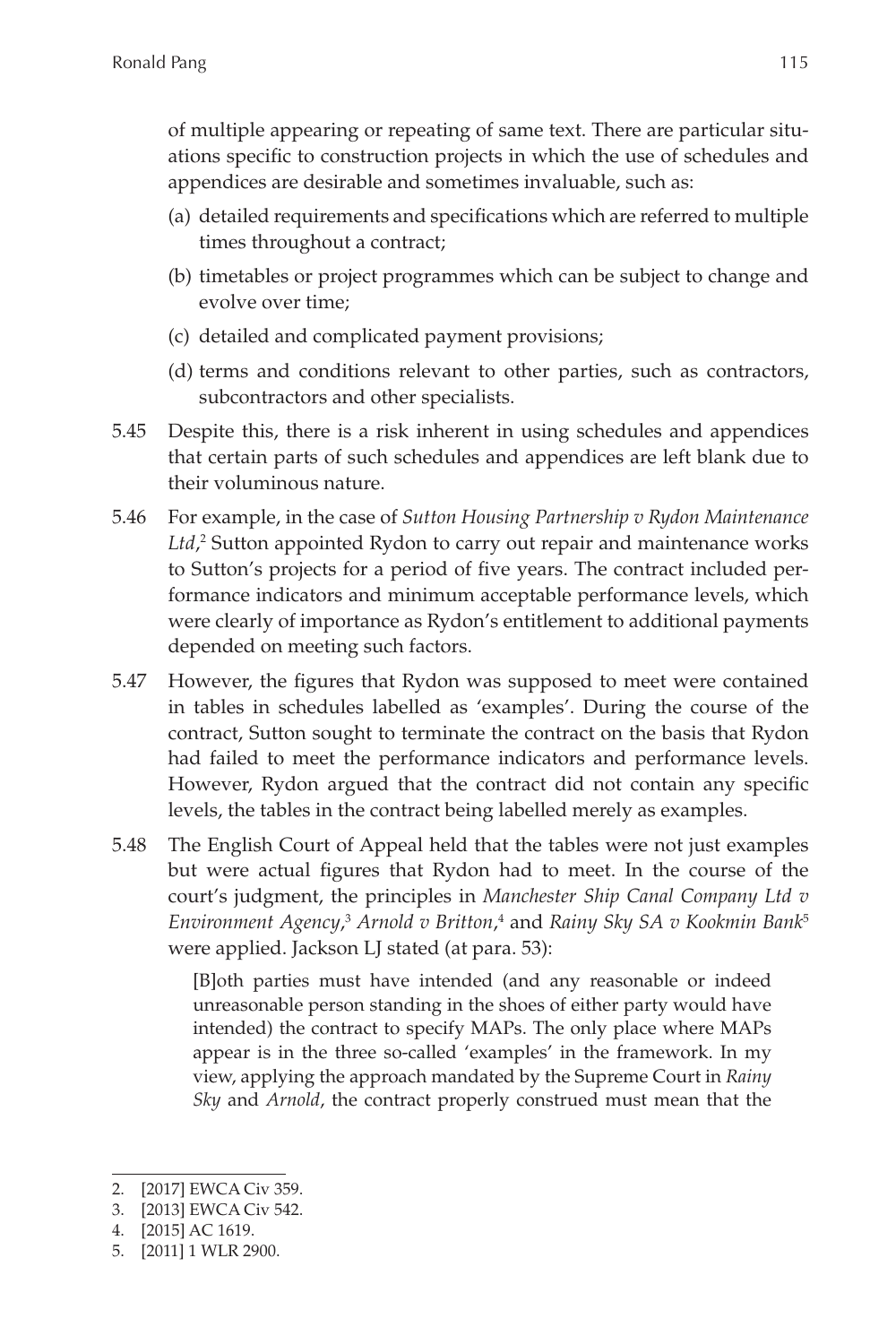MAP figures set out in examples 1, 2 and 3 are the actual MAPs for the year 2013/2014, not hypothetical MAPs by way of illustration.

- 5.49 This case shows that, while common sense arguably prevailed, disputes can be easily avoided by ensuring that the schedules contain the proper content which is properly labelled.
- 5.50 Although this issue arose from schedules and appendices, one should appreciate that issues are more likely to occur if performance indicators are included at various points throughout the contract; the chance to miss such details can only increase if they appear in the contract multiple times.
- 5.51 This dispute could also have been easily avoided if checklists have been used prior to the execution of the contract to check things over prior to signing, as one of the things to be checked must inevitably be the schedules.

#### *Guidelines for revising drafts of contracts*

- 5.52 Revision occurs after writing in the drafting process and concentrates on small-scale organisation, sentence structure, transitions, paragraphing, grammar, punctuation, etc. There are two things to remember about revision and amendments of contracts.
- 5.53 First, one should not revise while one writes. This slows down both the writing and the revision processes. When one is writing, one should concentrate solely on the ideas to be included in the writing, no matter how unpolished the writing may seem. The advice is to revise later.
- 5.54 Second, when one revises, one should do it in stages. It is exhausting and inefficient to try to revise on every level once and for all at the same time. One should use the time for revising to move from general writing problems to more specific ones.
- 5.55 Some further highlighted points are set out below.

Accuracy: No amount of readability will replace accuracy. So, make sure first to check the content of each legal point. Ask the following questions:

- (a) Is the content accurately stated?
- (b) Could any point be misunderstood because of ambiguity?
- (c) Are irrelevant facts or other irrelevant information excluded?
- (d) Are terms of art used correctly?
- (e) Are key terms used correctly?
- (f) Are paraphrases accurate?
- (g) Are the names of parties and their status correct?
- (h) Are citations accurate?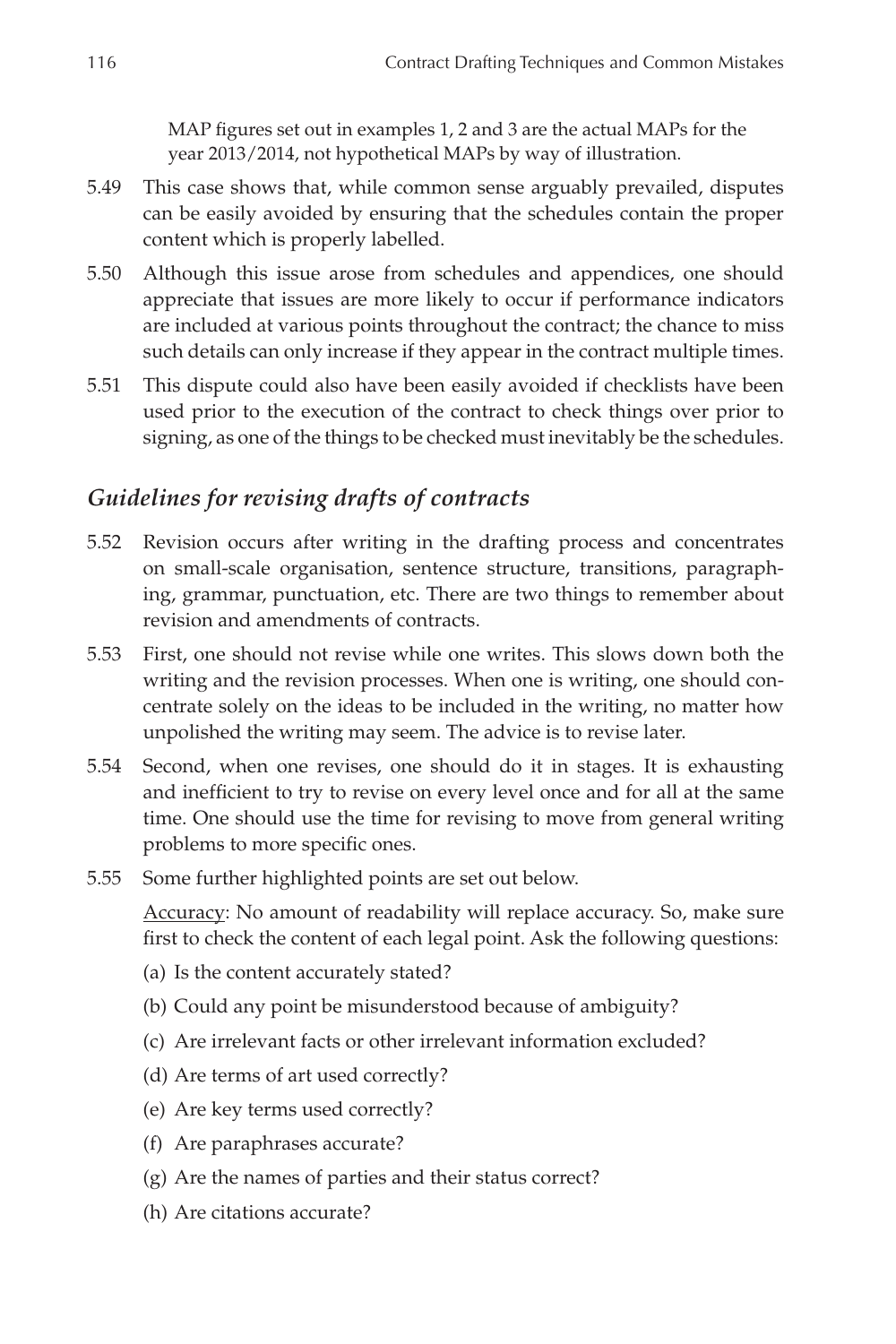### **Index**

acceleration: 106 acceptance: 28, 31, 73, 89, 126, 128–129, 131–132 access: 8, 19, 27, 66, 89, 110, 111, 126, 145 account: 26, 81, 84, 87, 93–94, 102, 105, 121, 136–139, 153, 155 adjudication: 80, 113, 148 alternative dispute resolution: 40, 124, 151 apparent: 21, 74–76 appeal: 11–13, 18, 21–22, 25, 37, 42–43, 49, 62, 66, 68–69, 71, 75, 79, 83–84, 96, 115, 119–120, 128, 138, 150–151, 153–154 apportionment: 98–99, 101–103 arbitration: 2, 4, 54, 74, 77–80, 84, 119, 123–124, 129, 131, 133, 139, 146, 151–156 arbitrator: 44, 64, 70, 81, 97, 123 architect(s): 1, 4, 5, 18, 23–25, 32, 54, 60, 73, 78, 81, 86, 92–94, 99–102, 145–147 award(s): 63–64, 79, 101, 103, 110, 119–120 back-to-back: 134, 141 bids: 46 bills of quantities: 4–6, 52, 54, 73, 82–88, 90–92, 122, 132, 135–138 bonds: 118 breach(es) of contract: 3, 37, 63, 103, 106, 144–146, 154–155 builder(s): 25, 60, 129–130, 136, 147 building(s): 2–3, 6, 9–10, 15, 18–19, 25, 27, 36, 41, 49, 58, 66–67, 77–79, 81–83, 85, 93–94, 96, 102, 112, 134, 136, 139, 141–145, 147, 151

Building Information Modelling: 2–3, 6–9, 13 burden of proof: 103 capacity: 8, 48 case law: 8, 29, 67, 99, 113 causation: 101–102 cause of action: 56, 74 cause of delay: 95, 97, 102–103, 143 certainty: 30, 33, 87, 124, 133, 137, 142, 148, 151 certificate(s): 2, 19, 78, 80–81, 89, 92, 139–140 cheque: 26 claims: 69, 75, 85–87, 91–92, 95, 97, 103, 142, 146 client(s): 7, 8, 13, 14, 39, 69, 92, 150 collateral: 34, 50, 67–68, 118 commencement: 27, 37, 129, 131 common: 2, 4–5, 8–9, 11, 16–17, 20, 23–24, 28, 30–31, 33, 36, 39–42, 47–48, 52, 55, 58–59, 61, 65, 67, 69, 71, 74, 77, 84, 94, 96, 99–100, 105, 108, 110, 112–114, 116–122, 124–126, 128, 130, 132–133, 136, 139–141, 146, 148, 156 compensation: 15, 97, 104, 106, 148–150, 157 completion: 6, 8, 11–13, 18–19, 22, 25–28, 53, 65, 71, 78, 80–81, 86, 89, 92–95, 97–100, 102–105, 142–143, 146, 148, 157 concrete: 86 concurrent delay(s): 2, 95–105, 143 condition(s): 4, 9, 23, 27, 31–33, 35, 37, 50–54, 57, 73, 76–82, 84–85, 87–90,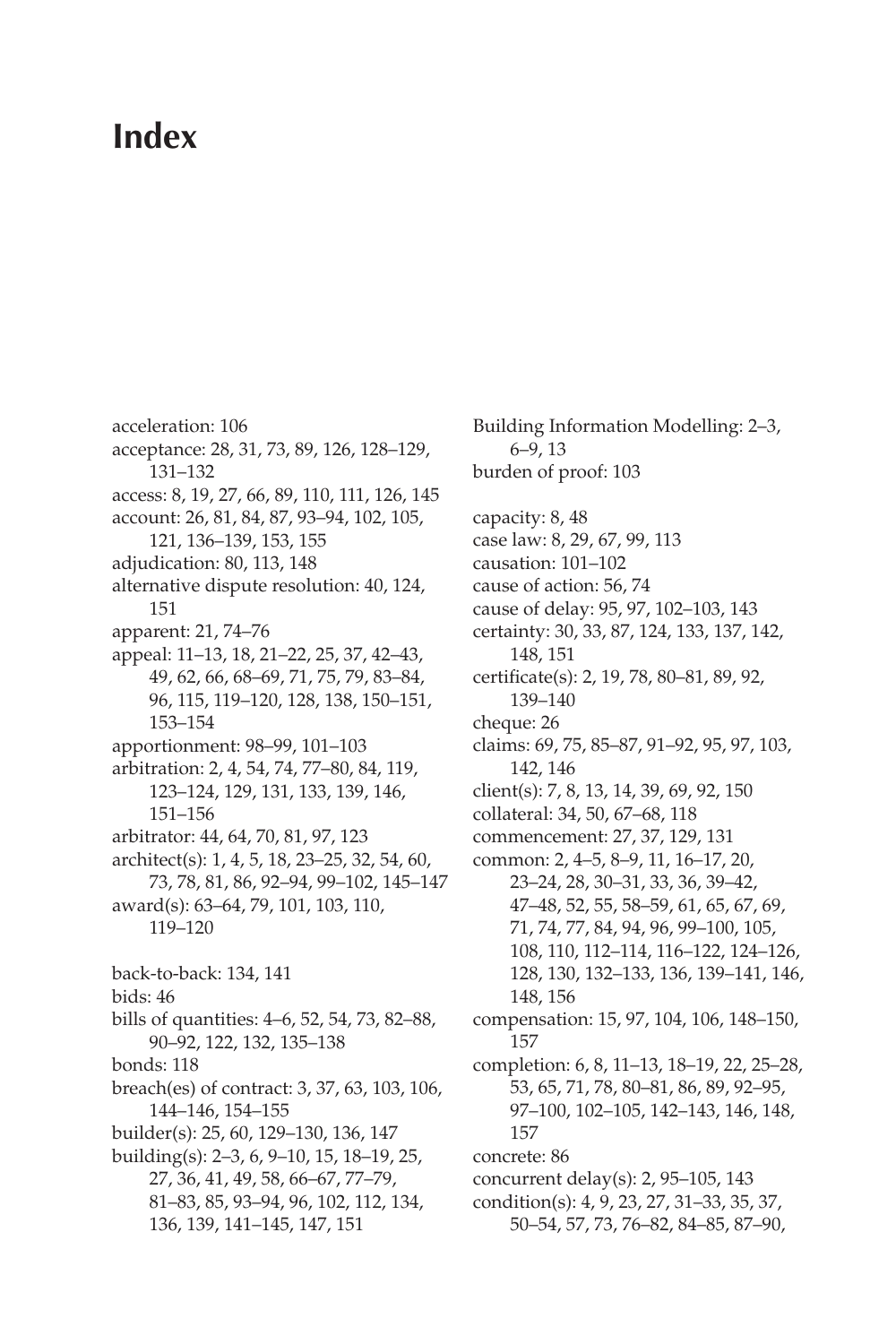92, 112, 115, 118, 127, 129–130, 132, 137, 141–142, 145, 151 conduct: 25, 44, 49, 58, 67, 72, 74–75, 127–129, 131–132, 147, 149 confidentiality: 124 consequential losses: 37 consideration(s): 1–2, 4, 8, 12, 24, 30–31, 34, 50, 61, 66, 68, 78, 92, 99, 102, 137, 146 construction contract(s): 1–5, 7–8, 10–16, 18, 23, 32, 38, 44, 51, 73–74, 76–77, 80–87, 95–96, 98, 102–103, 107, 109–110, 114, 117, 119, 121, 123–124, 126, 133–134, 137, 141–143, 146, 148, 150–151, 156–158 construction mediation: 80 contract drawing(s): 9, 11, 84 contract sum: 6, 27, 137, 144 contractor(s): 4–6, 8–9, 11–13, 18–19, 23–25, 27, 31–32, 37, 49–51, 77–80, 81–87, 92–106, 110, 115, 118, 121–122, 124–126, 131, 133–135, 137–138, 140–143, 145–148, 151, 156–157 convention: 11 co-operation: 14, 23–24, 41, 43 cost(s): 5–6, 10, 27, 37, 39, 46, 65, 88–89, 91, 98, 104, 106, 123–124, 127, 134–136, 145, 157 counterclaim: 68, 103 defective work(s): 27, 147 defect(s): 5, 11, 13, 53, 66, 71 defence: 93, 120 defendant(s): 11, 20, 23, 25, 27–29, 31–32, 36, 39, 41, 48–50, 56, 58, 60, 62, 64, 67, 71–72, 83, 103, 106, 127, 134–136, 138–139, 146–147, 150, 152, 155–156 delay(s): 2–3, 12–13, 19, 23, 25, 28, 49, 82, 93–106, 127, 141–144, 148, 154 delivery: 7, 37, 127 deposit: 12 description(s): 6, 15, 66, 73, 84–88, 90, 92 design(s): 3, 5–10, 12–14, 24, 46, 54, 60, 78, 82, 88, 118, 123, 134, 136, 144, 146 determination: 80, 99, 127 direct: 5, 25–26, 99 dispute resolution: 2, 14, 24, 40, 78–80, 108, 109, 124, 129, 151–152, 154–155 disruption: 22, 82, 95, 97, 104–105, 144

documentation: 8, 86, 120 duties: 5, 18, 23, 69, 111 duty to: 18, 22–25, 105–106, 144 economic: 4 employer(s): 4–6, 8–9, 12–14, 18–19, 23–25, 32, 48, 52–54, 74, 77–82, 84, 86–89, 95, 97, 102–105, 118, 122, 124–125, 133–134, 137, 140–149, 151, 157 engineer(s): 1, 4–5, 18, 23–25, 35, 54, 73, 80–81, 85, 89, 91–92, 97, 141 entire contract: 18, 35, 57, 129 equipment: 23–24, 32, 36–37, 51, 89, 106 equity: 114 error(s): 3, 6, 85–87, 92, 112, 114 estimate: 135, 148–151 estoppel: 11, 155 evidence: 2, 20, 29–30, 33–35, 46–47, 50, 55, 57, 62, 67, 75–76, 81, 97, 123–124, 127, 139, 153–154 exception(s): 16, 34, 117, 121 excess: 138 exemption: 67, 70–72 expense(s): 9, 89, 102–104, 157 expert evidence: 139 express term(s): 13, 17, 20, 22, 26–28, 30, 43–45, 135 extra work: 20 fault: 13, 37, 98 final account: 81, 121, 139 fixtures: 9, 36 flood: 14 form(s): 2–4, 10–11, 13–14, 17, 24, 27, 32–34, 45–46, 48–49, 51–55, 71, 73, 75, 77–79, 80–82, 84, 86–87, 92–94, 102, 107, 110–111, 113–114, 120, 124, 127, 131, 133, 136, 141–142, 145, 147, 153–154, 156–157 foundation(s): 7, 60–61, 77, 86, 137 fraud: 35, 60, 63, 66, 69 fraudulent misrepresentation: 59–60, 62–65, 68 good faith: 2, 24, 38–45, 122, 145 hearing: 123 implied obligation: 50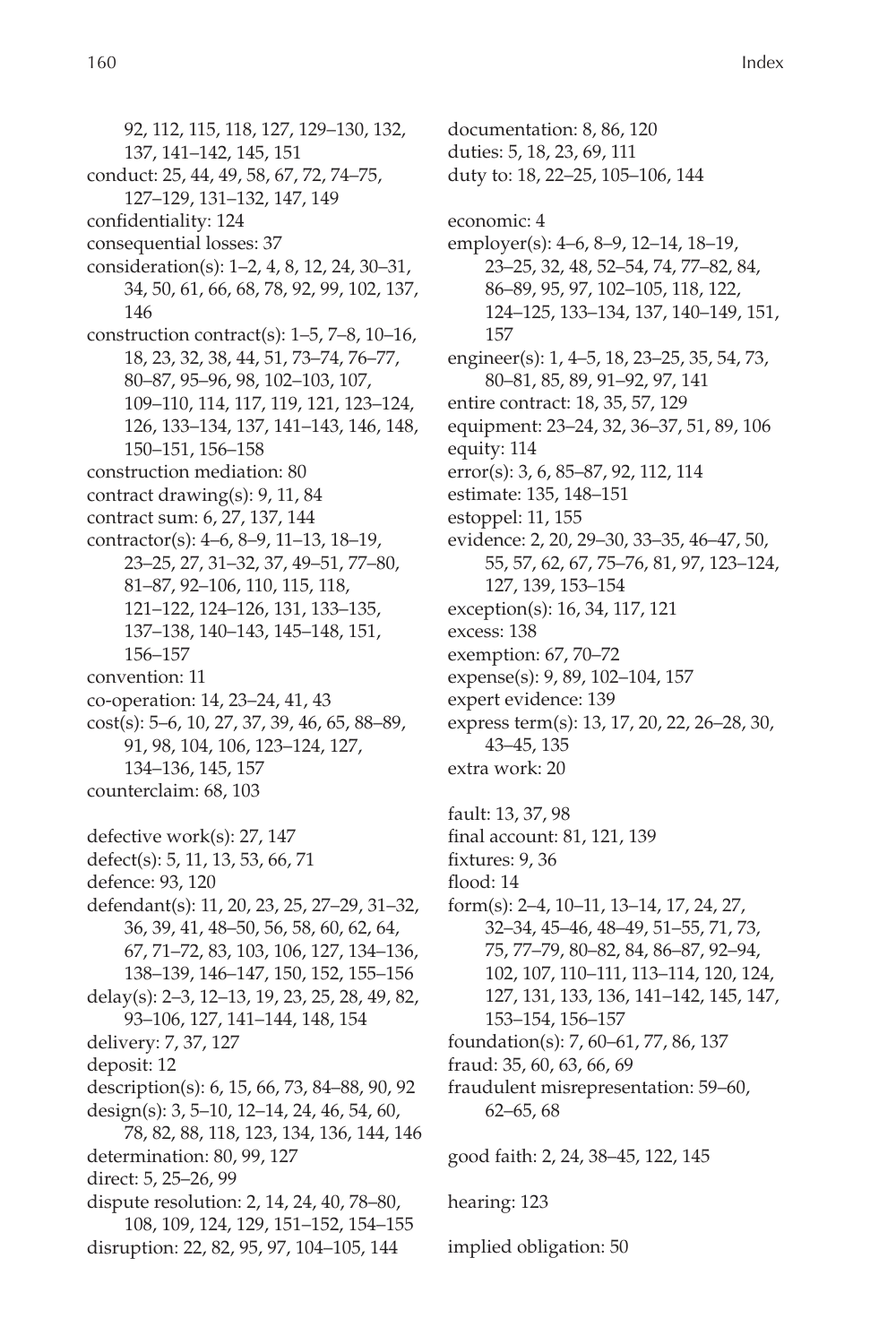implied term(s): 17, 19–28, 30, 35, 41–42, 68 injunction: 8, 155 innocent misrepresentation: 61–63, 65 insurance: 50, 53, 69, 118, 120 intention(s): 9, 11, 15–16, 29–31, 33, 36, 43, 47, 49, 55–56, 58–60, 62, 69, 77, 79, 86, 108, 119, 126, 128, 130, 147, 156 interest(s): 24, 32, 39, 52, 62, 66, 110, 131, 139, 150, 155 interim certificates: 139 interim payment(s): 5, 12, 122, 125, 132, 134, 138–140 interpretation of contract(s): 3, 16, 17, 29, 91 investigation(s): 7, 14, 46 investment(s): 16, 18, 22, 25, 40, 43, 66, 69, 99, 131, 142 judge(s): 16, 42, 44, 56, 58, 60, 65, 71–72, 96, 99, 104, 118–120, 122–123, 130, 136, 139, 153 judgment: 8, 18, 25–26, 34, 39, 62, 76, 93, 99–100, 104–105, 115, 123, 125–126, 128, 131, 136, 145, 151 jurisdiction: 24, 42, 101, 119, 152, 155 labour: 4, 9–10, 18, 35, 87–88, 98, 104, 106, 124, 127, 135 liability: 5, 13, 48, 67–71, 81, 102, 143, 146, 157 limit(s): 28, 67, 70, 81, 93, 126 limitation(s): 26, 37, 74, 86, 113, 145 loss(es): 20, 37, 40, 60, 64–67, 97, 101–106, 144–146, 148–150, 157 loss of profit(s): 145–146 machinery: 32 main contractor(s): 11, 27, 50, 84, 118, 122, 124, 133–134, 137, 140 maintenance: 5, 13, 36, 81, 83, 89, 115 management contracts: 5 material(s): 4, 6, 23, 27, 33, 37, 49–51, 53, 66, 69, 81–82, 87–89, 94, 106, 120, 125–127, 135, 140, 147, 157 mediation: 78–80 mercantile: 33 merchantable quality: 27 methodology: 82

misrepresentation(s): 2, 28, 35, 46, 48, 50, 52, 54–56, 58–72 mistake(s): 2, 16, 30, 35, 59, 65, 83, 108, 109–110, 112, 114, 116–118, 120, 122, 124, 126, 128, 130, 132, 156 mitigation: 105 Modular Integrated Construction: 2–3, 9–12 NEC: 13–14, 24, 77, 80, 114 NEC3: 13–14, 24, 80 NEC4: 2, 13–14 necessary implication: 47, 130 negligence: 102 negotiation(s): 2, 4, 16–17, 33, 35, 38–39, 46, 47, 49, 55, 57, 67, 71, 78–79, 118, 128–133, 137, 139, 153 nominated subcontractor: 23, 25, 31, 140 offer(s): 5, 41, 50, 52, 61, 124, 126–129, 131, 132, 148 officious bystander: 22–23 omission(s): 32, 36, 84–86, 143, 146 overhead(s): 87, 89, 135 parol evidence: 2, 33–35, 46, 55, 57 partnership: 115 payment(s): 4–6, 8, 12, 41, 48, 50, 86, 102, 110, 112, 115, 122, 125–126, 132–134, 137–141, 157 penalty: 25, 148–151 performance: 1, 7, 19, 22–23, 35, 40–44, 81–82, 115–116, 127, 145 period of delay: 100–101, 103 permit(s): 8, 75, 89, 102–103, 135–136, 145 personnel: 1, 37, 60, 125 plaintiff(s): 20, 23, 25, 27–29, 31–32, 36, 39, 41, 48–50, 56, 58, 62–65, 71, 83, 100, 106, 124, 127, 134–135, 137–139, 147, 150, 152–153, 156 plant: 87–89 possession: 142 practical completion: 13 precedent(s): 31–32, 78, 80, 112–113, 121, 123–124, 141 presumption(s): 30, 35, 49–50, 57, 120–121, 149, 151 prevention principle: 25